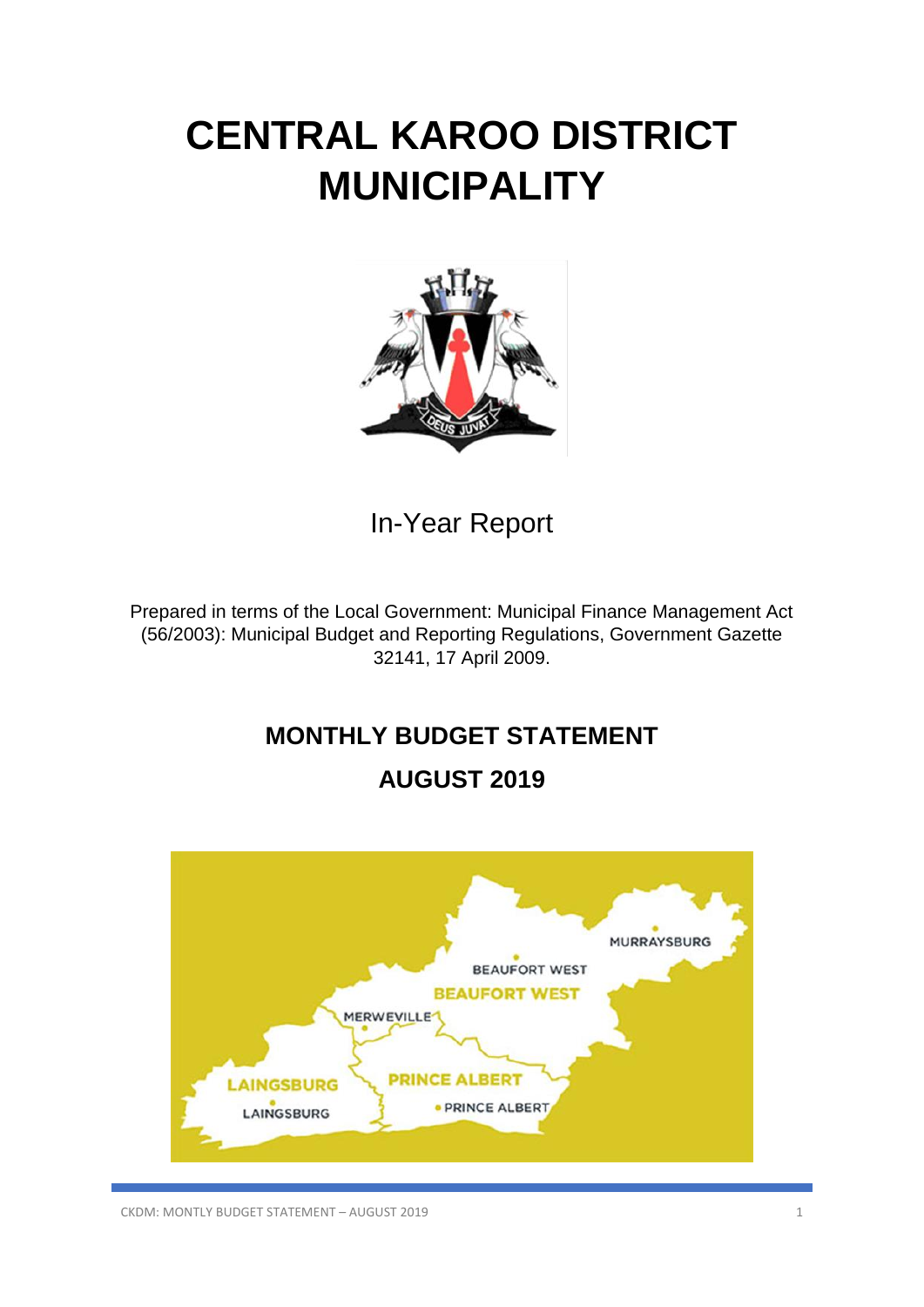### **TABLE OF CONTENT**

| 1.            | Glossary          |                                                 | $3 - 5$        |
|---------------|-------------------|-------------------------------------------------|----------------|
| 2.            | PART <sub>1</sub> | - IN-YEAR-REPORT                                |                |
| 2.1           | <b>SECTION 1</b>  | - Mayor's Report                                | 6              |
| $2.2^{\circ}$ | <b>SECTION 2</b>  | - Resolutions                                   | $\overline{7}$ |
| 2.3           | <b>SECTION 3</b>  | - Executive Summary                             | $8 - 12$       |
| 2.4           | <b>SECTION 4</b>  | - In-Year Budget Statement Tables               | $13 - 20$      |
| 3.            | PART <sub>2</sub> | - SUPPORTING DOCUMENTATION                      |                |
| 3.1           | <b>SECTION 5</b>  | - Debtors and Creditors Analysis                | 21             |
| 3.2           | <b>SECTION 6</b>  | - Allocation and Grant Receipts and Expenditure | $22 - 23$      |
| 3.3           | <b>SECTION 7</b>  | - Capital Programme Performance                 | 24             |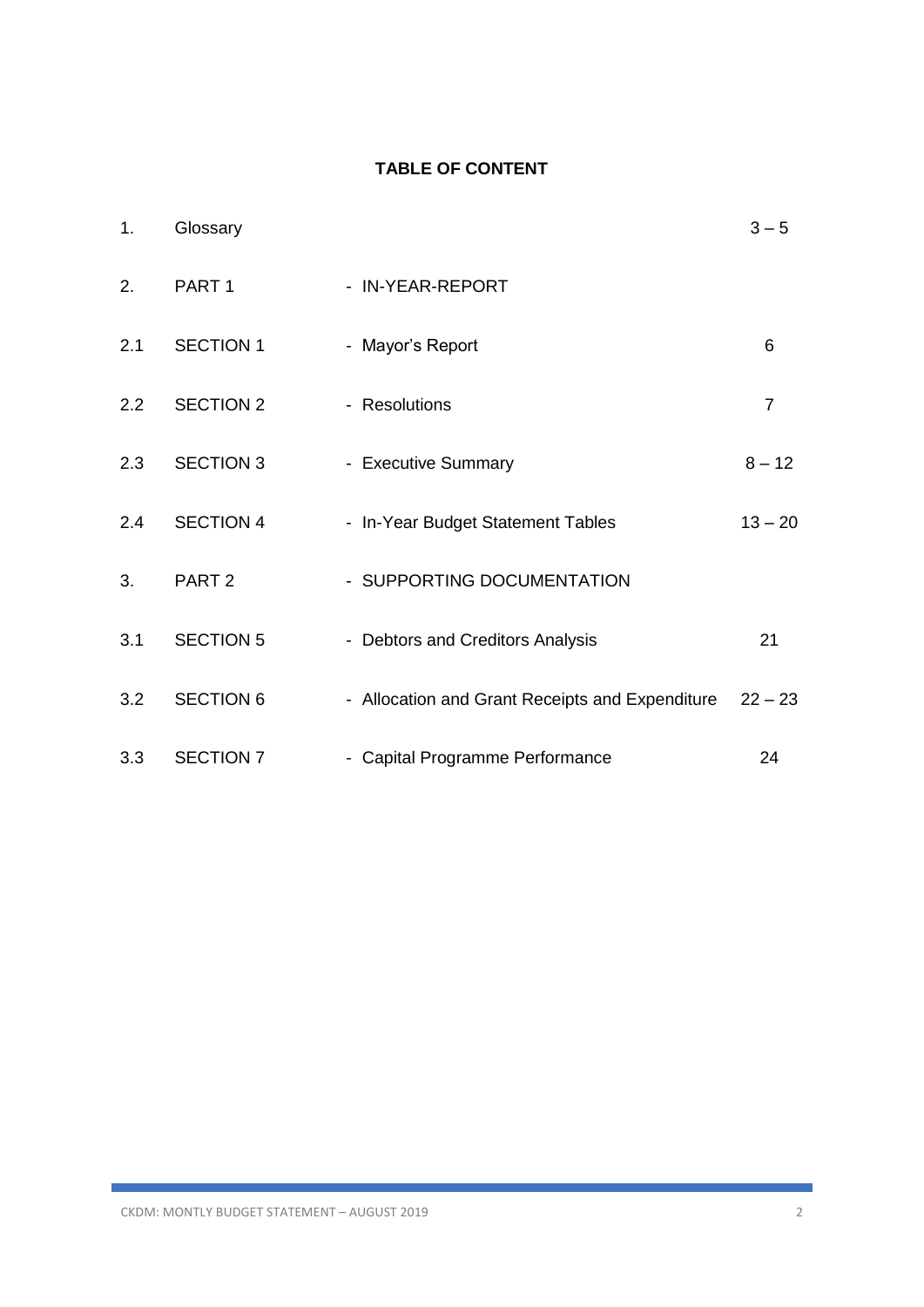### **1. GLOSSARY**

| 1.1 | <b>Adjustments Budget -</b>    | Prescribed in section 28 of the MFMA. The formal<br>means by which a municipality may revise its<br>annual budget during the year.                                                                                                                                                                                                                    |
|-----|--------------------------------|-------------------------------------------------------------------------------------------------------------------------------------------------------------------------------------------------------------------------------------------------------------------------------------------------------------------------------------------------------|
| 1.2 | <b>Allocations -</b>           | Money received from Provincial or National<br>Government or other municipalities.                                                                                                                                                                                                                                                                     |
| 1.3 | <b>Budget -</b>                | The financial plan of the Central Karoo District<br>Municipality.                                                                                                                                                                                                                                                                                     |
| 1.4 | <b>Budget Related Policy -</b> | Policy of the municipality affecting or affected by<br>the budget, examples include tariff policy, rates<br>policy, credit control and debt collection policy.                                                                                                                                                                                        |
| 1.5 | <b>Capital Expenditure -</b>   | Spending on assets such as land, buildings,<br>furniture, computer equipment and machinery.<br>Any capital expenditure must be reflected as a<br>non-current asset on the Municipality's balance<br>sheet.                                                                                                                                            |
| 1.6 | <b>Cash Flow Statement -</b>   | A statement including only actual receipts and<br>expenditure by the Municipality. Cash payments<br>receipts do not always coincide with<br>and<br>budgeted timings. For example, when an invoice<br>is received by the Municipality it is shown as<br>expenditure in the month it is received, even<br>though it may not be paid in the same period. |
| 1.7 | <b>DORA-</b>                   | Division of Revenue Act. Annual legislation that<br>shows the total allocations made by national to<br>provincial and local government.                                                                                                                                                                                                               |

1.8 **Equitable Share –** A general grant paid to Municipalities.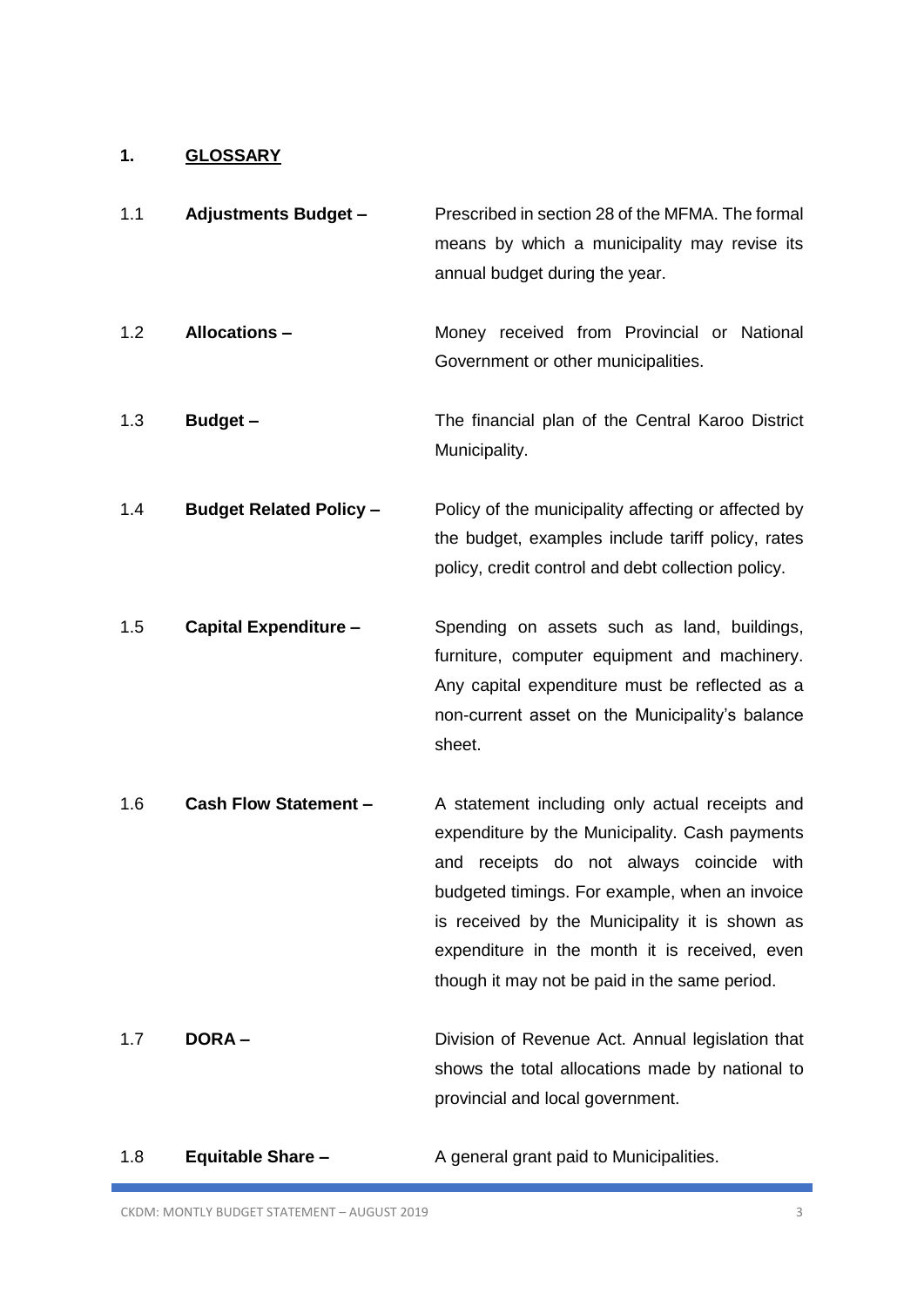| 1.9  | <b>Fruitless</b><br>Expenditure- | and | Wasteful | Expenditure that was made in vain and would<br>have been avoided had reasonable care been<br>exercised.                                                                                                                                                                          |
|------|----------------------------------|-----|----------|----------------------------------------------------------------------------------------------------------------------------------------------------------------------------------------------------------------------------------------------------------------------------------|
| 1.10 | GFS-                             |     |          | Government Finance Statistics. An internationally<br>recognised classification system that facilitates<br>like for like comparison between Municipalities.                                                                                                                       |
| 1.11 | GRAP-                            |     |          | Generally Recognised Accounting Practice. The<br>new standard for municipal accounting.                                                                                                                                                                                          |
| 1.12 | $IDP -$                          |     |          | Integrated Development Plan. The main strategic<br>planning document of the Municipality.                                                                                                                                                                                        |
| 1.13 | MBRR-                            |     |          | Local<br>Government:<br>Municipal<br>Finance<br>Management Act (56/2003): Municipal Budget<br>and Reporting Regulations.                                                                                                                                                         |
| 1.14 | $MFMA -$                         |     |          | Government:<br>Local<br>Municipal<br>Finance<br>Management Act (56/2003). The principle piece<br>of legislation relating to municipal financial<br>management. Herein referred to as the Act.                                                                                    |
| 1.15 | MTREF –                          |     |          | Revenue and Expenditure<br>Medium<br>Term<br>Framework. A medium term financial plan,<br>usually 3 years, based on a fixed first year and<br>indicative further two years budget allocations.<br>Also includes details of the previous and current<br>years' financial position. |
| 1.16 | <b>Operating Expenditure -</b>   |     |          | Spending on the day to day operations of the<br>Municipality such as salaries and wages and<br>general expenses.                                                                                                                                                                 |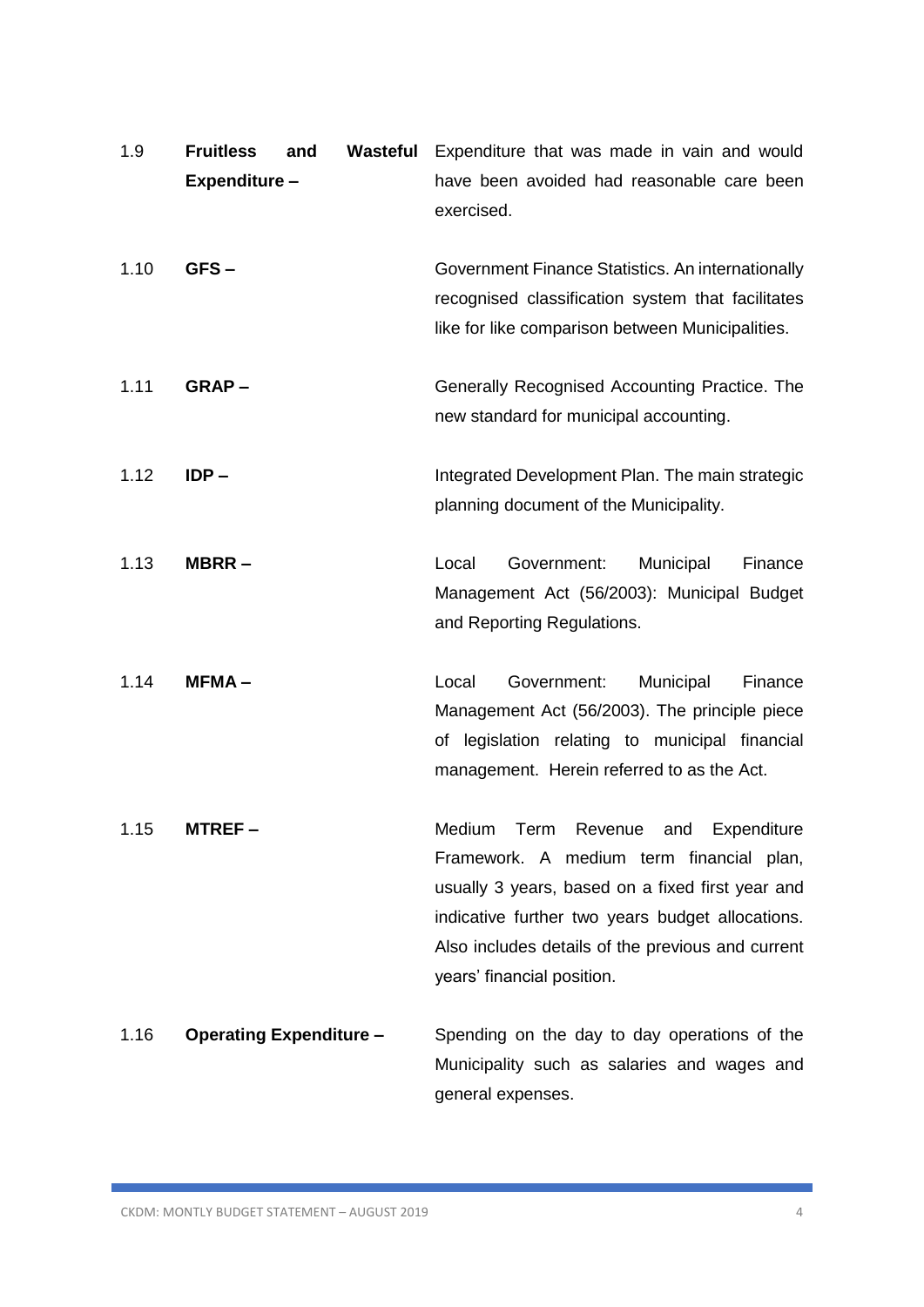- 1.17 **SDBIP –** Service Delivery and Budget Implementation Plan. A detailed plan comprising quarterly performance targets and monthly budget estimates.
- 1.18 **Strategic Objectives –** The main priorities of the Central Karoo District Municipality as set out in the IDP. Budgeted spending must contribute towards the achievement of the strategic objectives.
- 1.19 **Unauthorised Expenditure –** Generally, is spending without, or in excess of, an approved budget.

1.20 **Virement –** A transfer of budget.

1.21 **Virement Policy –** The policy that sets out the rules for budget transfers. Virements are normally allowed within a vote. Transfers between votes must be agreed by Council through an Adjustments Budget.

- 1.22 **Vote –** One of the main segments into which a budget of a municipality is divided for the appropriation of money for the different departments of the municipality. In Central Karoo District Municipality this means at directorate level. The votes for Central Karoo District therefore are:
	- Executive and Council;
	- Budget and Treasury;
	- Corporate Services; and
	- Technical Services.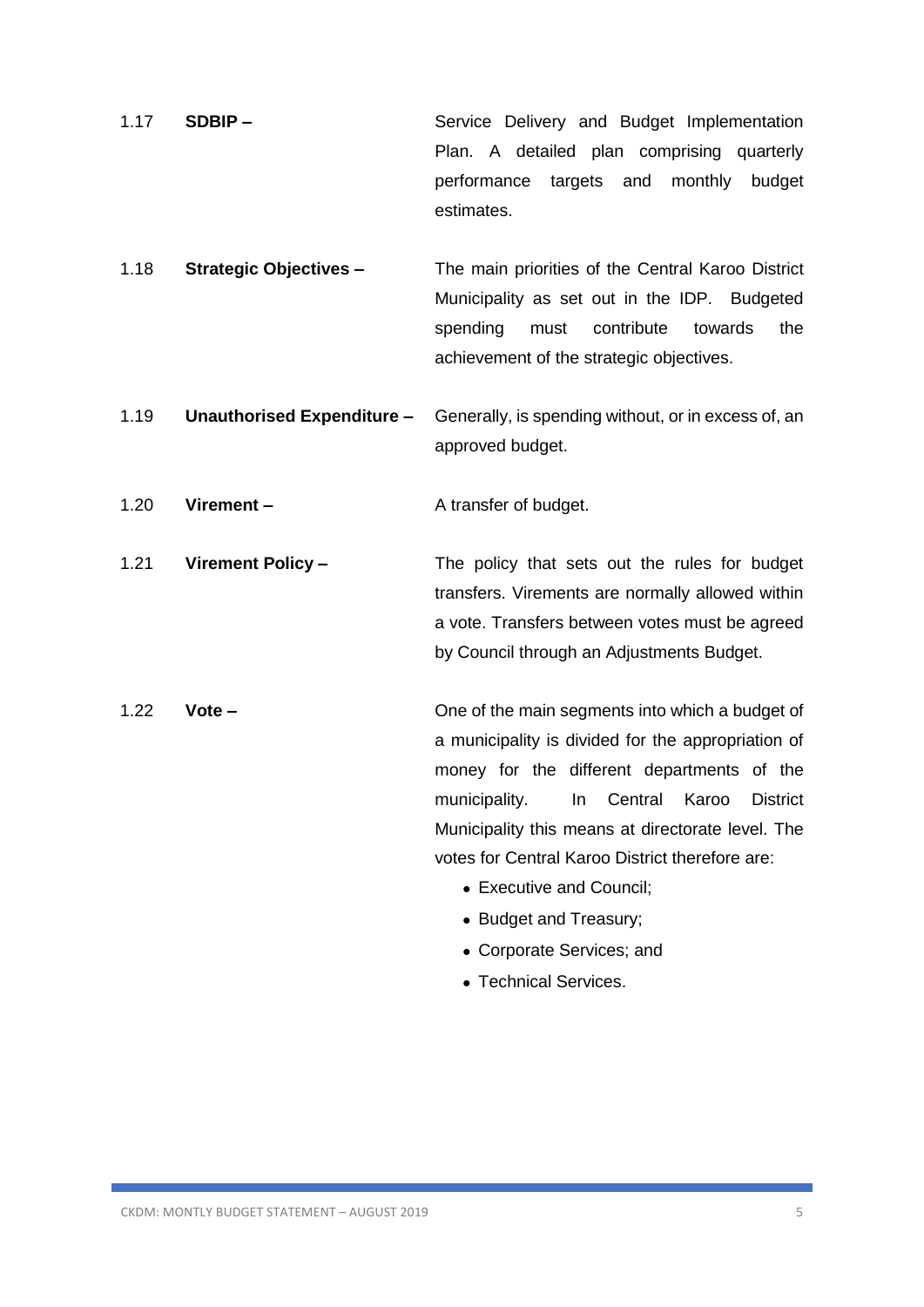### **2. PART 1: IN-YEAR REPORT**

#### *2.1 SECTION 1 – MAYOR'S REPORT:*

#### *2.1.1 In-Year Report: Monthly Budget Statement:*

#### *2.1.1.1 Implementation of Budget in terms of SDBIP:*

No comments apart from that already mentioned in the Executive summary of this report.

#### *2.1.1.2 Other Information:*

Additional clarity on the content of this report or answers to any questions is available from the Chief Financial Officer, Ms. Ursula Baartman.

**Executive Mayor**

**\_\_\_\_\_\_\_\_\_\_\_\_\_\_\_\_\_\_\_\_\_\_\_\_\_\_\_\_\_\_**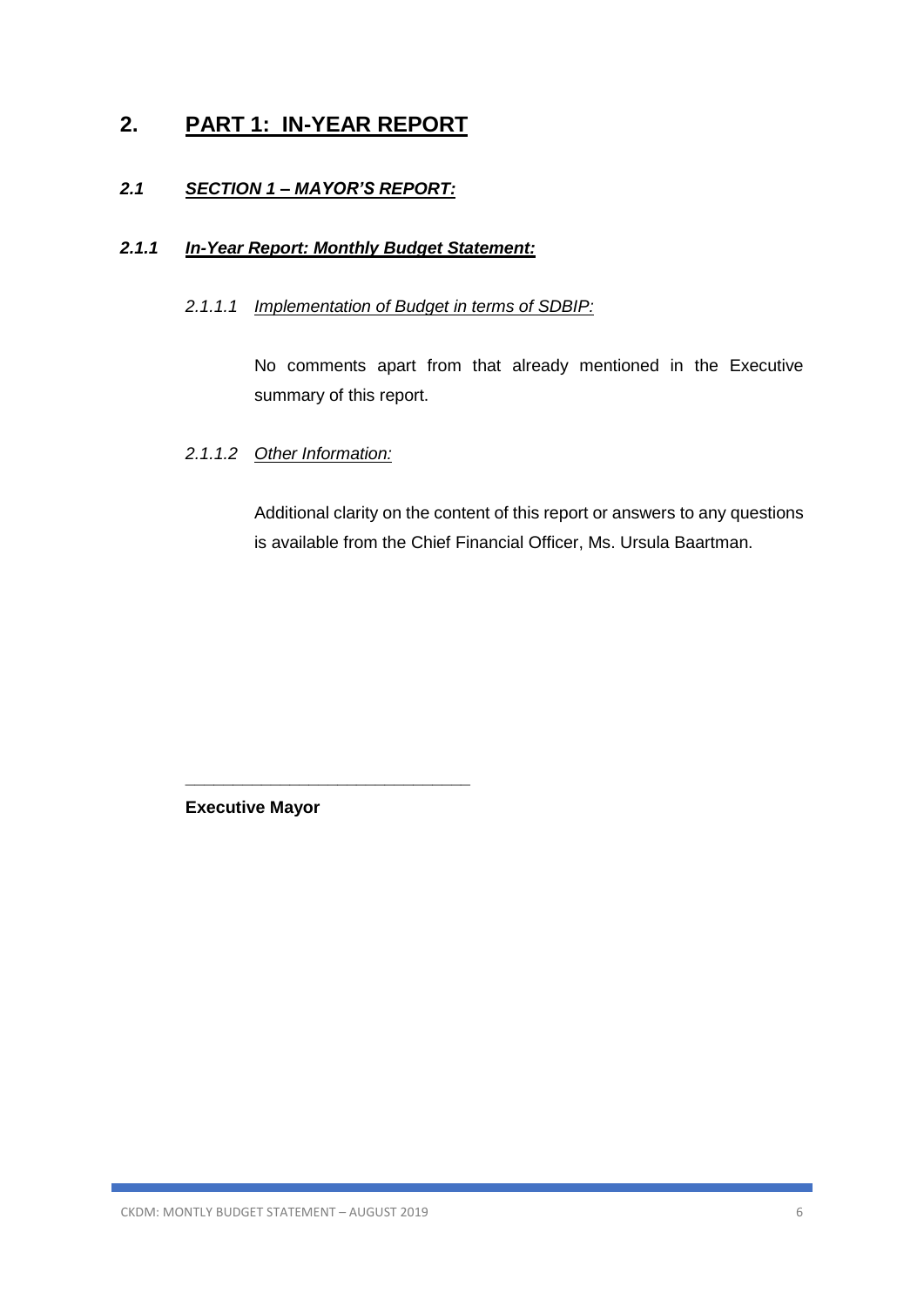#### *2.2 SECTION 2 – RESOLUTIONS:*

The recommended Resolution to Council with regard to the August 2019 In-Year Report is:

#### *RESOLVED:*

- (a) That the Council take note of contents in the in-year monthly report for August 2019 as set out in the schedules contained in Section 4:
	- (i) Table C1 Monthly Budget Statement Summary;
	- (ii) Table C2 Monthly Budget Statement: Financial Performance (Standard Classification);
	- (iii) Table C3 Monthly Budget Statement: Financial Performance Standard Classification (Revenue and Expenditure by Municipal Vote);
	- (iv) Table C4 Monthly Budget Statement: Financial Performance (Revenue by Source and Expenditure by Type);
	- (v) Table C5 Monthly Budget Statement: Capital Expenditure;
	- (vi) Table C6 Monthly Budget Statement: Financial Position; and
	- (vii) Table C7 Monthly Budget Statement Cash Flows.
- (b) Any other resolutions required by the Council.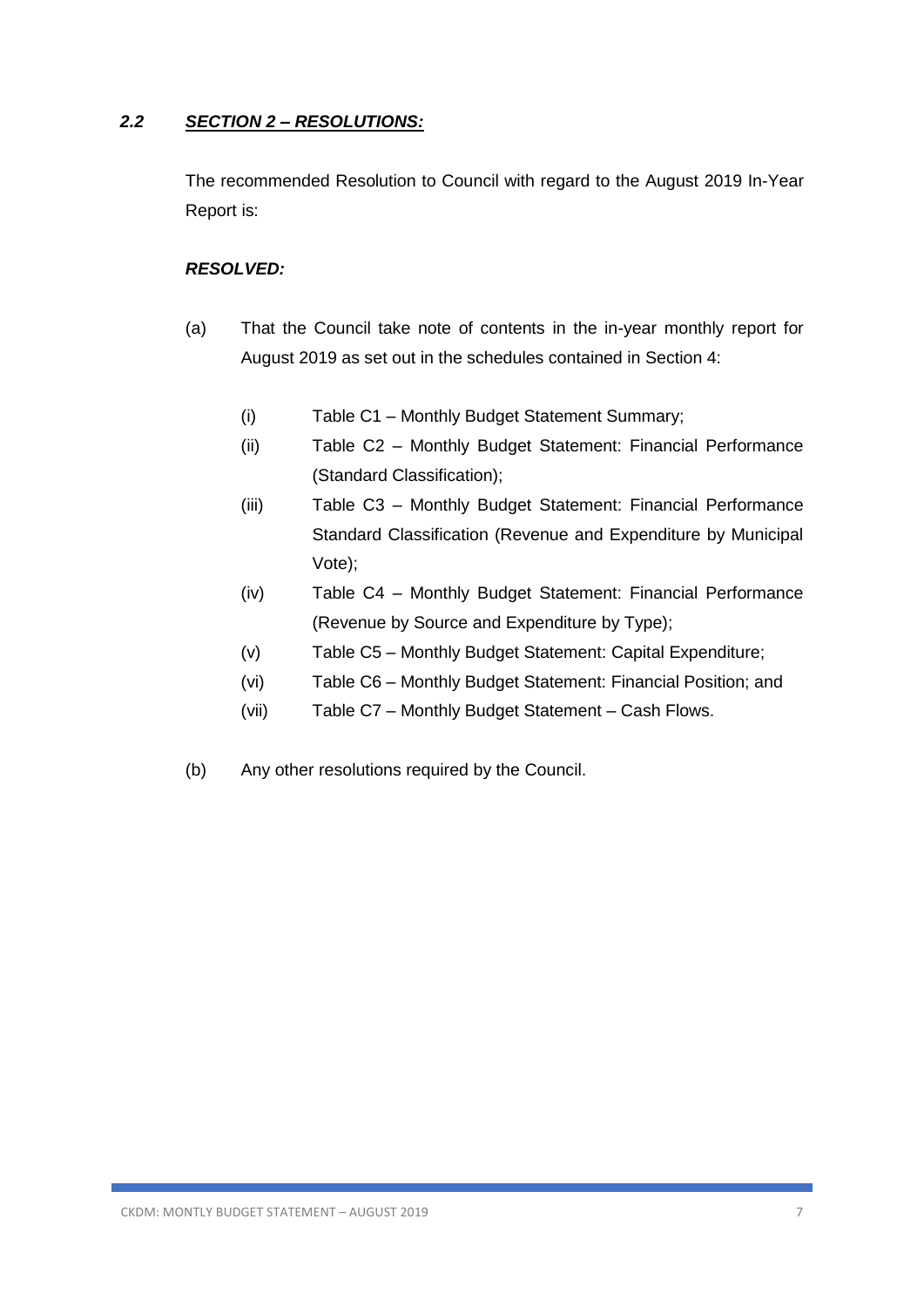#### *2.3 SECTION 3 – EXECUTIVE SUMMARY:*

#### *2.3.1 Introduction:*

All the schedules reflect the following information:

- Original budget;
- Monthly actual figures;
- Year-to-date actual figures;
- Year-to-date budgeted figures.

#### *2.3.2 Financial Performance, Position and Cash Flow:*

Section 4 of this report includes the tables with the detailed figures.

#### *2.3.2.1 Financial Performance:*

The detail of this section can be found in Section 4 of this report Table C2 (Summary per GFS); Table C3 (Summary per Municipal Vote) and Table C4 (Summary by Revenue Source and Expenditure Type). The latter is used to provide the executive summary.

#### 2.3.2.1.1 Overall View:

The following table summarises the overall position on the capital and operating budgets. Take note that the Operating Expenditure only reflects the direct expenditure and exclude all indirect expenditure e.g. Administrative Costs.

|                               | Capital<br>Expenditure | <u>Operatina</u><br>Expenditure | <b>Operating Revenue</b> |
|-------------------------------|------------------------|---------------------------------|--------------------------|
| Original Budget               | 743 800.00             | 96 254 785.45                   | 97 236 676.00            |
| Actual spend / received (YID) | 4 3 2 0.74             | 13 271 166.58                   | 27 301 053.84            |
| Percentage Spend (YTD)        | 1%                     | 14%                             | 28%                      |

The table reflects spending of the capital budget as percentage spent of 1%. The total operating expenditure and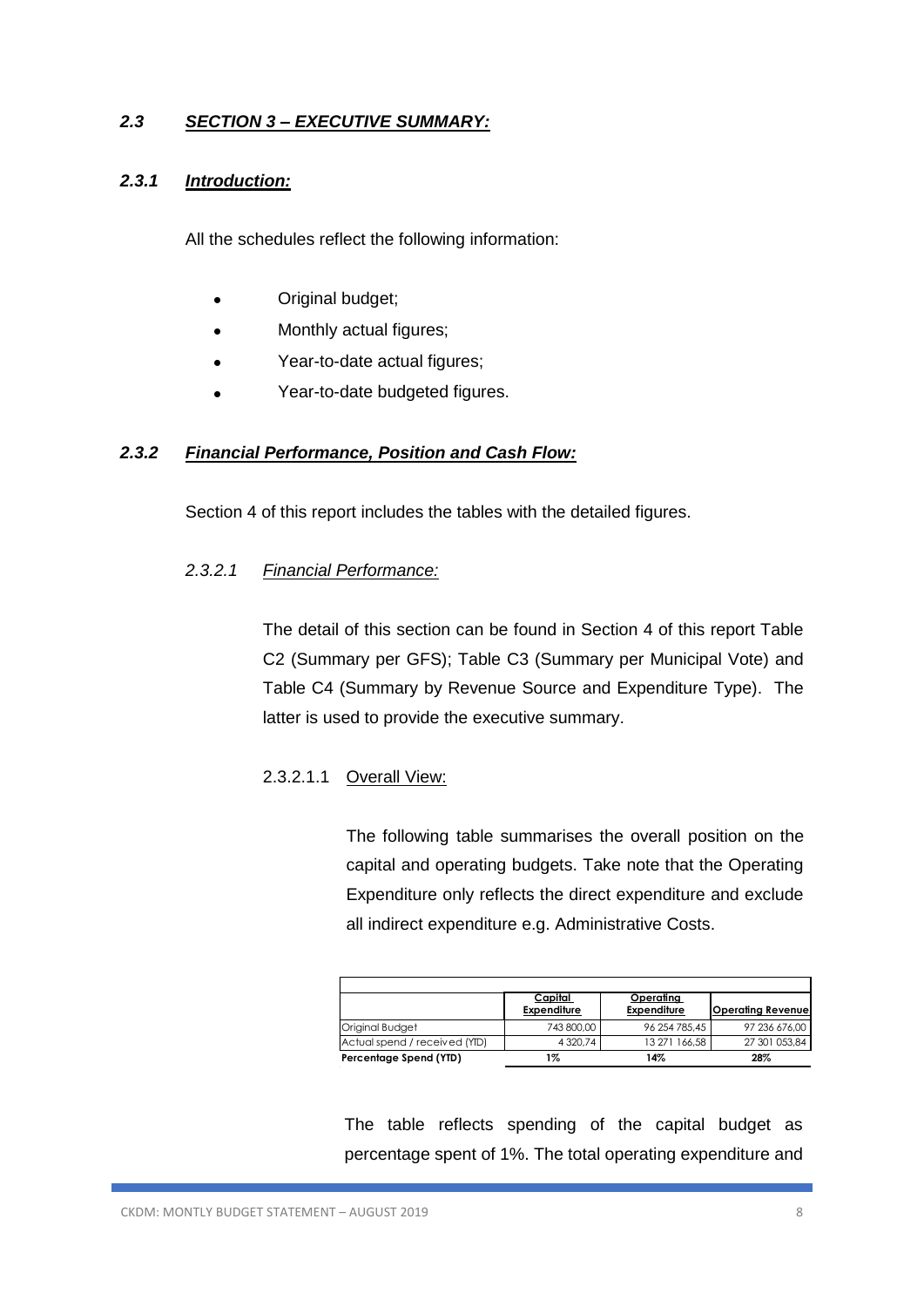revenue reflects percentage spent of 14% and 28% respectively.

#### 2.3.2.1.2 Revenue by Source:

The figures represented in this section are the accrued amounts and not actual cash receipts.

The total revenue excluding capital transfers and contributions for the month of August 2019 is R 27.301 million. Refer to figure 1 for more detail.

The comparisons of the major sources of revenue are illustrated in the figure below:



 *Figure 1 – Revenue by source* 

#### • *Other Revenue:*

The amount raised as reflected for the actual year to date represents 28% of the budget amount. The budgeted amount received (Year-todate) amounts to R 8.046 million.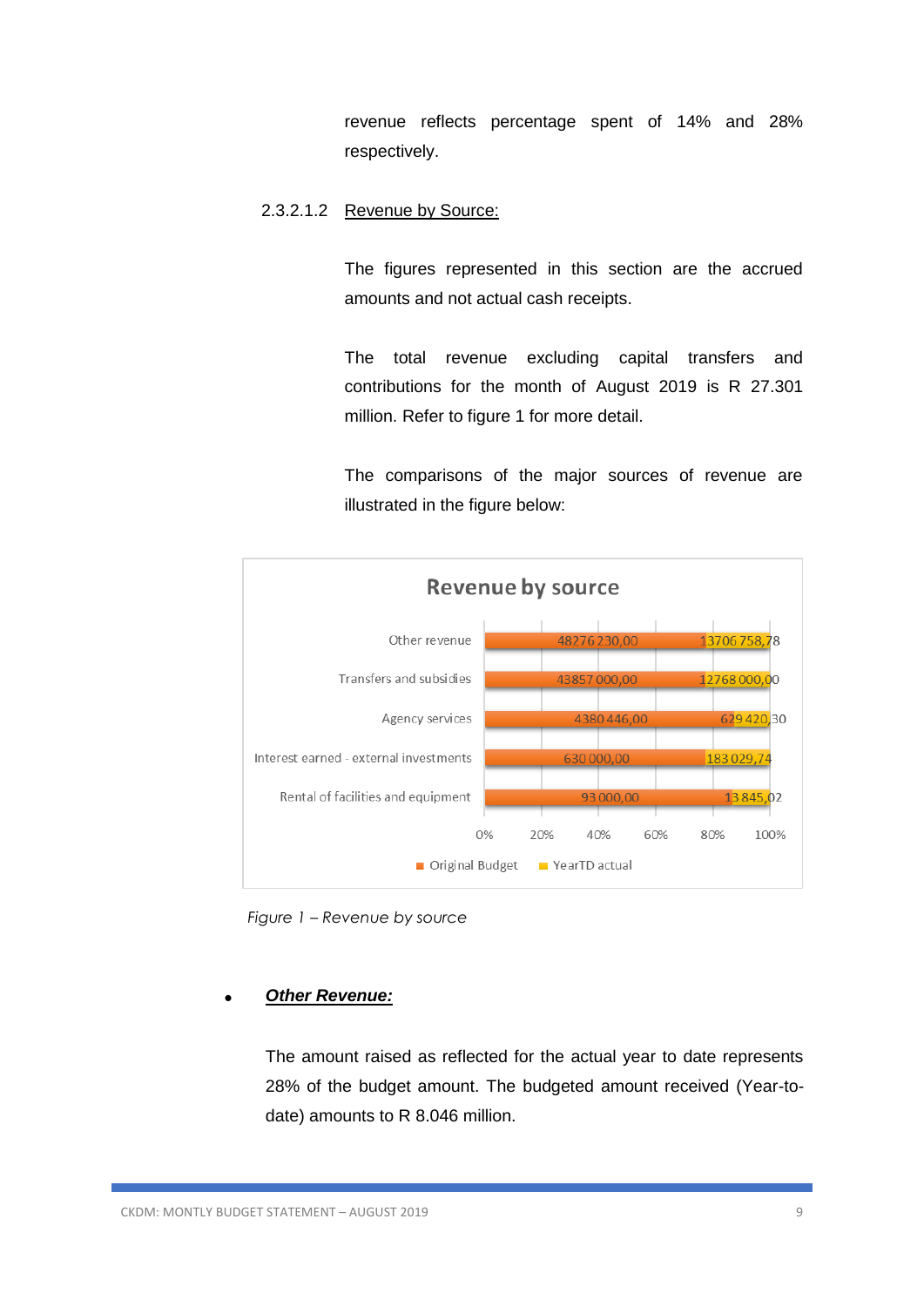#### • *Interest Earned – External Investments:*

The budget amount for Interest earned R 630 000, whilst the year to date actual revenue is R 183 029. Thus, reflecting receipt of 29% at the end of the month.

#### *2.3.2.2 Operating Expenditure by Type:*

The figures in this section should represent the accrued amounts; in other words when the goods have been ordered; received or the invoice has been completed (reconciled with goods received and prices quoted) it should be captured as an expense. Shadow figures are reflected on the financial system once an order is issued. This action serves as a budgetary control mechanism and no actual financial entries are passed. These figures cannot be used for reporting purposes. The amounts included as expenditure are currently only those for which a payment run has been completed.

The total actual expenditure amounts to R 13.271 million and the year to date budget is R 16.042 million which represents a **variance of 17%** for the year to date.



#### *2.3.2.3 Operating Expenditure by Municipal Vote (Figure 2):*

*Figure 2 – Breakdown Operating Expenditure by Municipal Vote*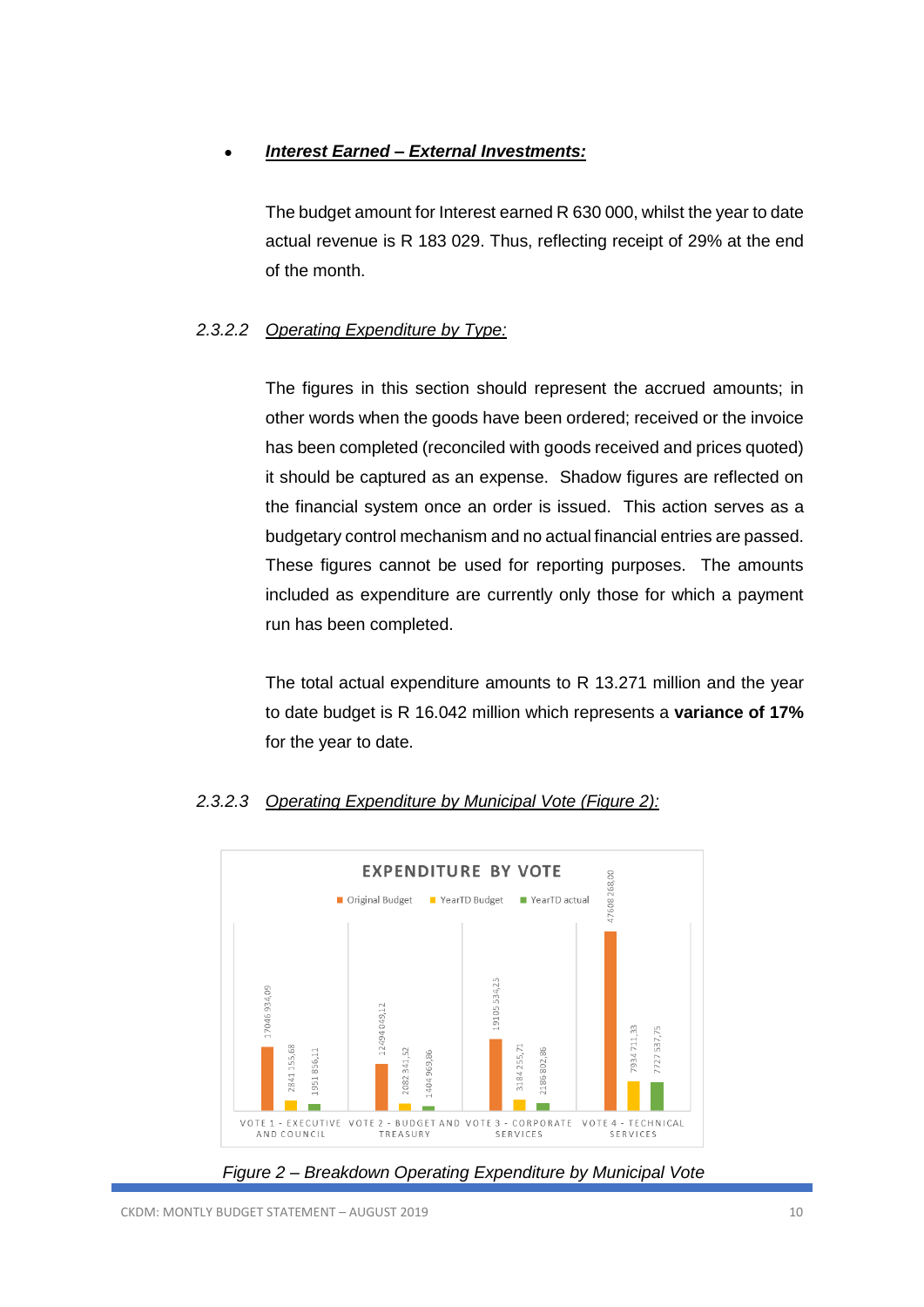| <b>Expenditure by Vote</b>     | Original<br><b>Budget</b> | <b>YearTD Budget</b> | YearTD actual       | % Spend |
|--------------------------------|---------------------------|----------------------|---------------------|---------|
| Vote 1 - EXECUTIVE AND COUNCIL | 17 046 934.09             | 2841 155,68          | 1 951 856,11        | 11%     |
| Vote 2 - BUDGET AND TREASURY   | 12 494 049.12             | 2 082 341,52         | 1404969.86          | 11%     |
| Vote 3 - CORPORATE SERVICES    | 19 105 534.25             | 3 184 255.71         | 2 186 802.86        | 11%     |
| Vote 4 - TECHNICAL SERVICES    | 47 608 268,00             | 7 934 711,33         | 7 7 2 7 5 3 7 . 7 5 | 16%     |
| Total Expenditure by Vote      | 96 254 785.45             | 16 042 464.24        | 13 271 166.58       | 14%     |

The original budget for Technical Service is R 47.608 million of which R 7.728 million has been expended representing 16% of the budget amount.

The original budget for Corporate Services is R 19.106 million of which R 2.187 million has been expended representing 11% of the budget amount.

The original budget for Budget and Treasury is R 12.494 million of which R 1.404 million has been expended representing 11% of the budget amount.

The original budget for Executive and Council is R 17.047 million of which R 1.952 million has been expended representing 11% of the budget amount.

#### *2.3.2.4 Capital Expenditure (Figure 3):*

There was no capital spending for the month of August 2019. The total capital budget amount is R 743 800, thus reflecting total spending of 1% at the end of August 2019.



 *Figure 3 – Breakdown Capital Expenditure by month*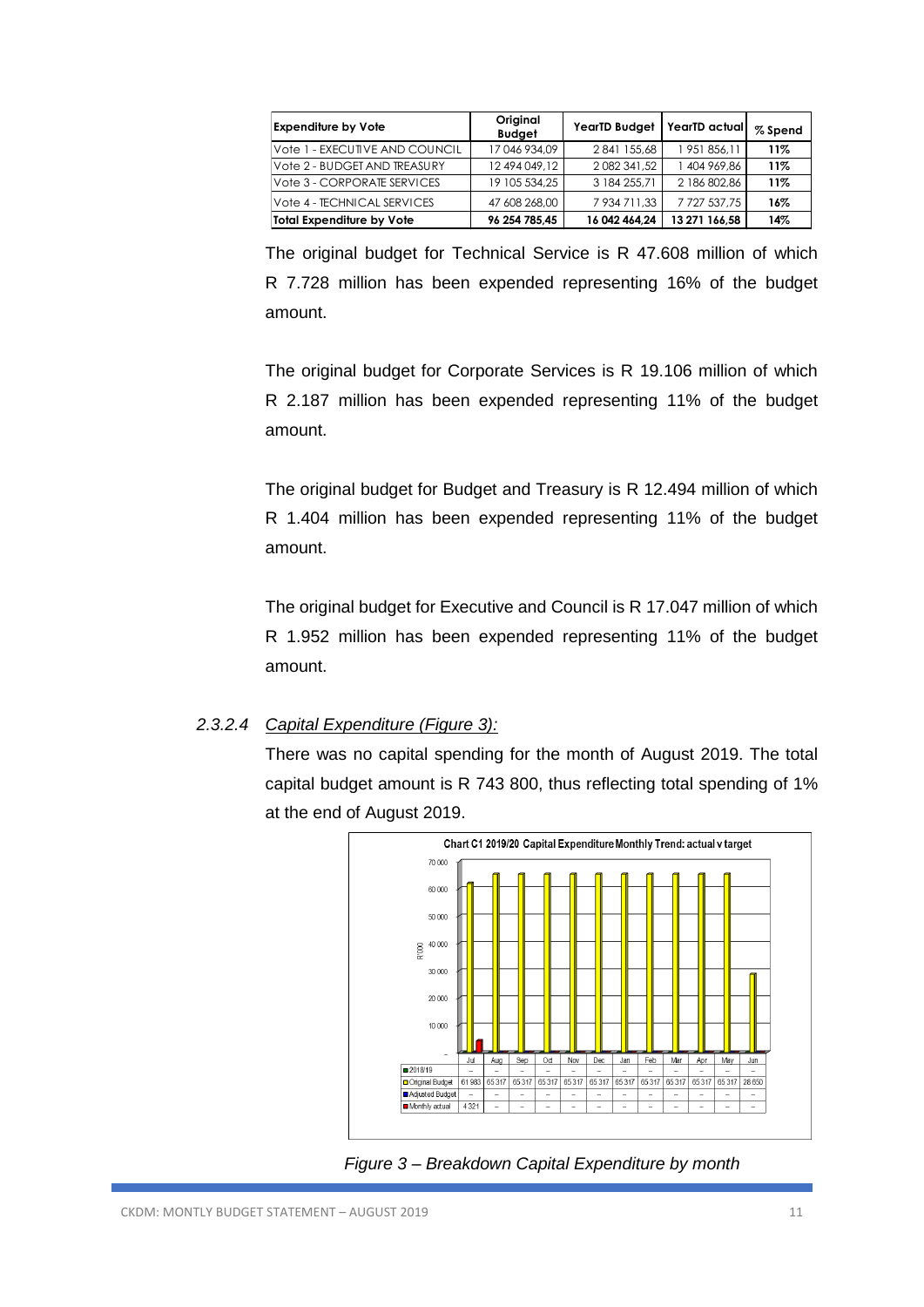#### *2.3.3 Cash Flow:*

The detail of this section can be found in Section 4 of this report Table C7 (Cashflow statement). The balance at the end of July for the cash flow statement amounts to R 15.163 million.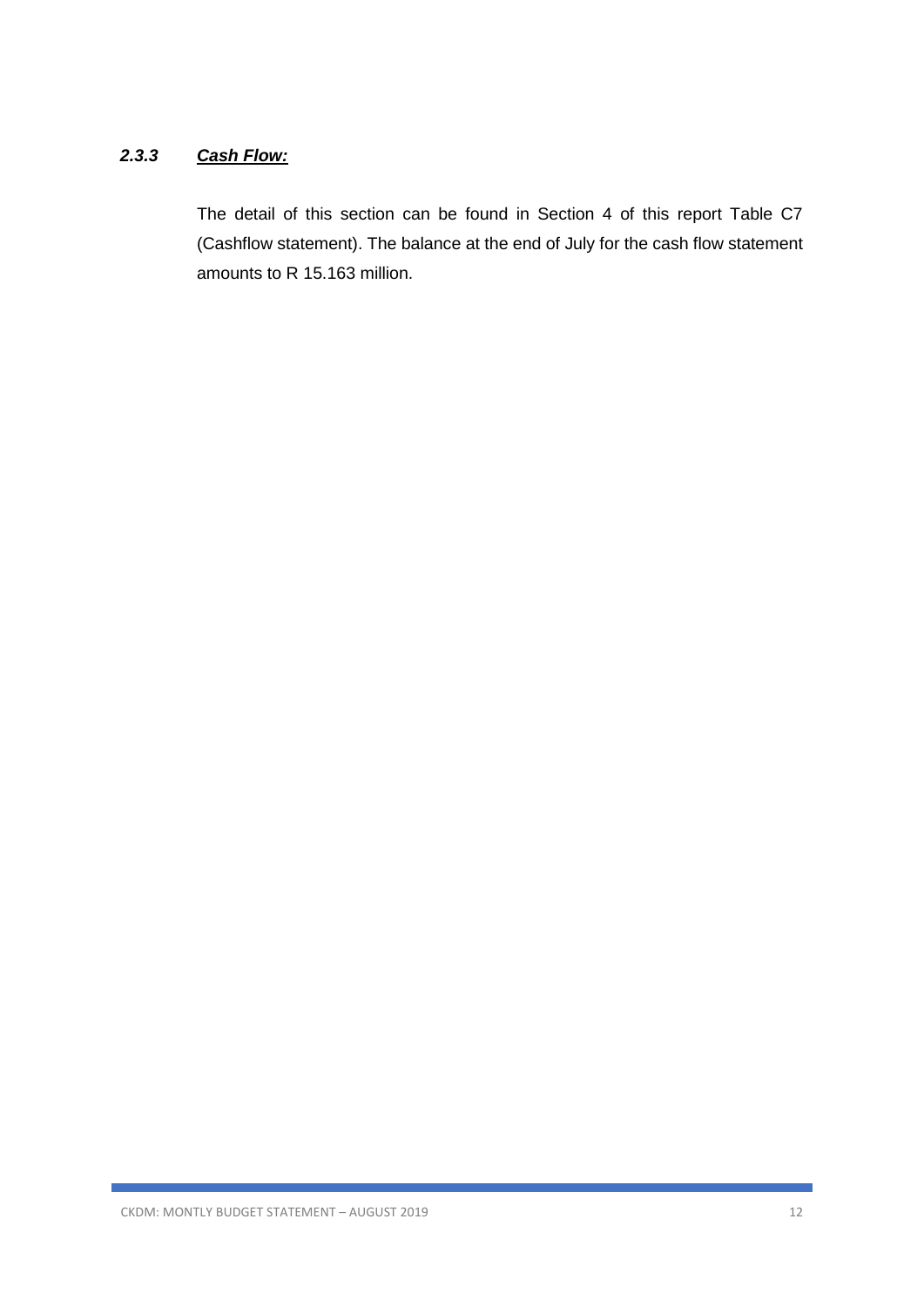#### *2.4 SECTION 4 – IN-YEAR BUDGET STATEMENT TABLE:*

#### *2.4.1.1 Table C1: Monthly Budget Statement Summary:*

The table below provides a summary of the most important information by pulling its information from the other tables to follow.

|                                                   | 2018/19                  |                          |                |                | Budget Year 2019/20 |                |                  |                |                  |
|---------------------------------------------------|--------------------------|--------------------------|----------------|----------------|---------------------|----------------|------------------|----------------|------------------|
| Description                                       | Audited                  | Original                 | Adjusted       | Monthly        | YearTD              | YearTD         | <b>YTD</b>       | <b>YTD</b>     | <b>Full Year</b> |
|                                                   | Outcome                  | <b>Budget</b>            | <b>Budget</b>  | actual         | actual              | budget         | variance         | variance       | Forecast         |
| R thousands                                       |                          |                          |                |                |                     |                |                  | %              |                  |
| Financial Performance                             |                          |                          |                |                |                     |                |                  |                |                  |
| Property rates                                    |                          |                          |                | $\overline{a}$ | $\overline{a}$      |                | ۳                |                |                  |
| Service charges                                   |                          | $\overline{\phantom{a}}$ | ۰              | $\overline{a}$ | $\overline{a}$      | ۳              | $\overline{a}$   |                |                  |
| Investment revenue                                |                          | 630                      | $\overline{a}$ | 106            | 183                 | 105            | 78               | 74%            |                  |
| Transfers and subsidies                           | ۳                        | 43 857                   | $\overline{a}$ | $\overline{a}$ | 12 768              | 7 3 1 0        | 5 4 5 9          | 75%            |                  |
| Other own revenue                                 | $\overline{a}$           | 52 750                   | $\overline{a}$ | 9963           | 14 350              | 8792           | 5 5 5 8          | 63%            |                  |
| <b>Total Revenue (excluding capital transfers</b> |                          | 97 237                   | ÷              | 10 069         | 27 301              | 16 206         | 11 095           | 68%            |                  |
| and contributions)                                |                          |                          |                |                |                     |                |                  |                |                  |
| Employ ee costs                                   | $\overline{\phantom{0}}$ | 51 840                   | $\overline{a}$ | 3547           | 7 3 5 2             | 8 6 4 0        | (1288)           | $-15%$         |                  |
| Remuneration of Councillors                       |                          | 3796                     |                | 363            | 692                 | 633            | 59               | 9%             |                  |
| Depreciation & asset impairment                   |                          | 283                      | $\overline{a}$ | $\overline{a}$ | $\overline{a}$      | 47             | (47)             | $-100%$        |                  |
| Finance charges                                   |                          |                          |                |                |                     |                |                  |                |                  |
| Materials and bulk purchases                      |                          | 11 502                   | $\overline{a}$ | 12             | 12                  | 1917           | (1905)           | $-99%$         |                  |
| Transfers and subsidies                           |                          | $\overline{a}$           | L,             | $\overline{a}$ | $\overline{a}$      | $\overline{a}$ |                  |                |                  |
| Other expenditure                                 |                          | 28 834                   | $\overline{a}$ | 2575           | 5 2 1 5             | 4 8 0 6        | 410              | 9%             |                  |
| <b>Total Expenditure</b>                          | ۳                        | 96 255                   | ۳              | 6 4 9 8        | 13 271              | 16 042         | (2771)           | $-17%$         |                  |
| Surplus/(Deficit)                                 | L,                       | 982                      | L,             | 3571           | 14 030              | 164            | 13 866           | 8473%          |                  |
| Transfers and subsidies - capital (monetary allod | L.                       | $\overline{a}$           | $\overline{a}$ | $\overline{a}$ | $\overline{a}$      | $\overline{a}$ |                  |                |                  |
| Contributions & Contributed assets                | $\overline{a}$           | ۰                        | $\overline{a}$ | $\overline{a}$ |                     | ۳              |                  |                |                  |
| Surplus/(Deficit) after capital transfers &       | L,                       | 982                      |                | 3571           | 14 030              | 164            | 13 866           | 8473%          |                  |
| contributions                                     |                          |                          |                |                |                     |                |                  |                |                  |
| Share of surplus/ (deficit) of associate          |                          |                          | $\overline{a}$ |                |                     |                |                  |                |                  |
| Surplus/ (Deficit) for the year                   |                          | 982                      | L.             | 3 5 7 1        | 14 030              | 164            | 13 866           | 8473%          |                  |
|                                                   |                          |                          |                |                |                     |                |                  |                |                  |
| Capital expenditure & funds sources               |                          |                          |                |                |                     |                |                  |                |                  |
| Capital expenditure                               |                          | 744                      | 1 047          | -              | 4                   | 124            | (120)            | $-97%$         |                  |
| Capital transfers recognised                      | ۰                        | $\overline{a}$           | $\overline{a}$ | $\overline{a}$ | $\overline{a}$      | $\overline{a}$ | L.               |                |                  |
| Public contributions & donations                  |                          | L.                       | $\overline{a}$ | $\overline{a}$ | $\overline{a}$      | $\overline{a}$ | L                |                |                  |
| Borrow ing                                        |                          |                          | $\overline{a}$ |                |                     |                |                  |                |                  |
| Internally generated funds                        | ۰                        | 744                      | ۰              | 4              | 4                   | 124            | (120)            | $-97%$         | ۰                |
| Total sources of capital funds                    | L,                       | 744                      | $\overline{a}$ | 4              | 4                   | 124            | (120)            | $-97%$         |                  |
| Financial position                                |                          |                          |                |                |                     |                |                  |                |                  |
| Total current assets                              |                          | 9 4 4 3                  | ۰              |                | 31 803              |                |                  |                | 9 4 4 3          |
| Total non current assets                          |                          | 19 261                   | L              |                | 17 992              |                |                  |                | 19 261           |
| <b>Total current liabilities</b>                  |                          | 8 2 1 8                  | ۰              |                | 14 14 9             |                |                  |                | 8 2 1 8          |
| Total non current liabilities                     |                          | 18 091                   | $\overline{a}$ |                | 15 274              |                |                  |                | 18 091           |
| Community wealth/Equity                           |                          | 2 3 9 6                  | ÷              |                | 20 372              |                |                  |                | 2 3 9 6          |
| Cash flows                                        |                          |                          |                |                |                     |                |                  |                |                  |
| Net cash from (used) operating                    |                          | 1 3 3 0                  | $\overline{a}$ | 3571           | 9 1 1 2             | 222            | (8890)           | -4010%         |                  |
| Net cash from (used) investing                    |                          | (784)                    | $\overline{a}$ | (1044)         | (1048)              | (131)          | 917              | $-702%$        |                  |
| Net cash from (used) financing                    |                          | (11)                     | $\overline{a}$ | $\overline{a}$ |                     | (2)            | (2)              | 100%           |                  |
| Cash/cash equivalents at the month/year end       |                          | 4 140                    | L,             |                | 15 163              | 3 6 9 4        | (11469)          | $-310%$        | 7 0 9 9          |
|                                                   |                          |                          |                |                |                     |                |                  |                |                  |
| Debtors & creditors analysis                      | 0-30 Days                | 31-60 Days               | 61-90 Days     | 91-120 Days    | 121-150 Dys         | 151-180 Dys    | 181 Dys-<br>1 Yr | Over 1Yr       | <b>Total</b>     |
| <b>Debtors Age Analysis</b>                       |                          |                          |                |                |                     |                |                  |                |                  |
| Total By Income Source                            | 469                      | 69                       | 45             | 66             | 3                   | 589            |                  |                | 1 2 4 1          |
| <b>Creditors Age Analysis</b>                     |                          |                          |                |                |                     |                |                  |                |                  |
| <b>Total Creditors</b>                            | 1 0 2 2                  | 1 1 0 9                  | 9              | 8              | 715                 | 888            | ÷                | $\overline{a}$ | 3753             |
|                                                   |                          |                          |                |                |                     |                |                  |                |                  |

**DC5 Central Karoo - Table C1 Monthly Budget Statement Summary - M02 August**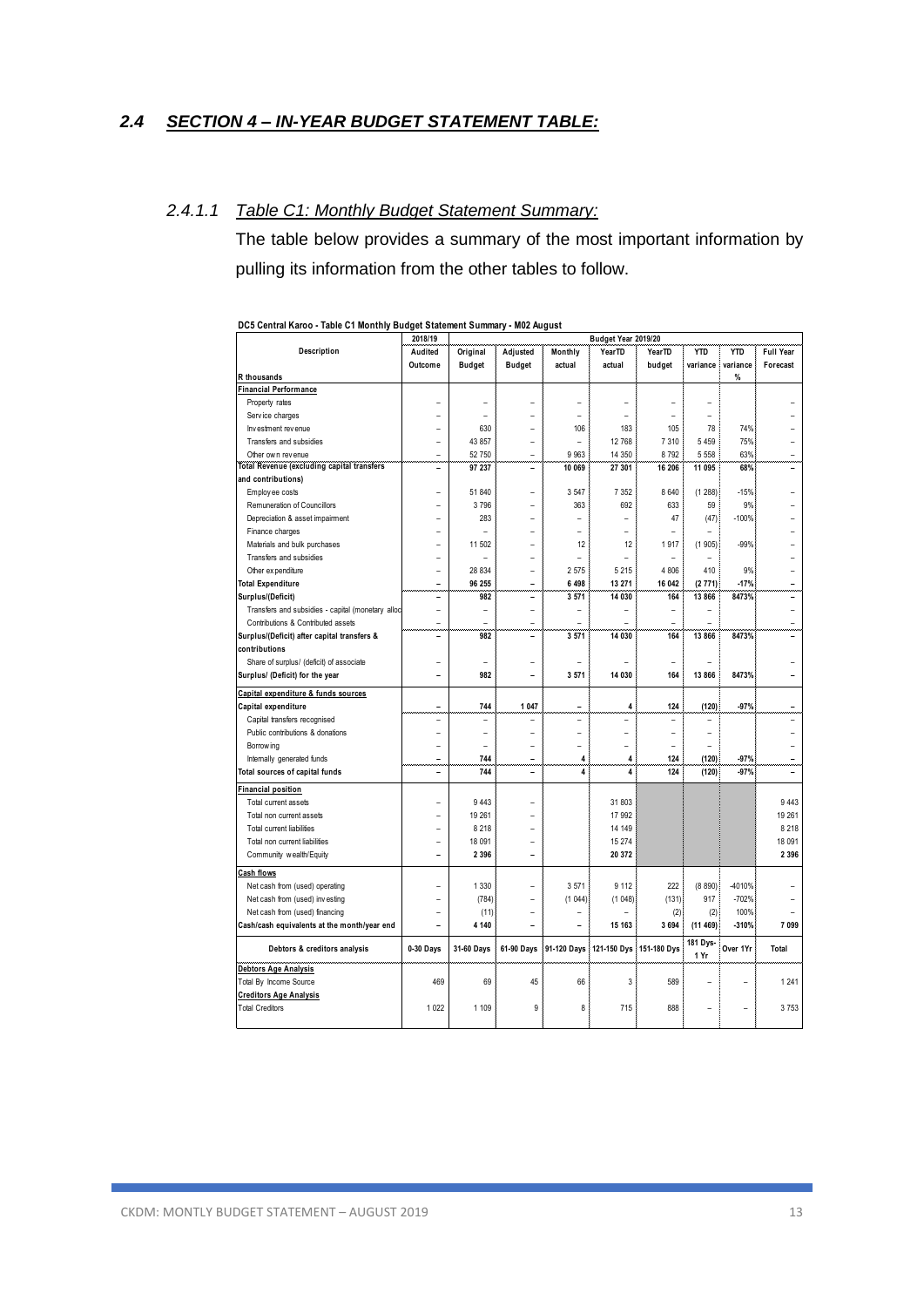#### *2.4.1. 2 Table C2: Monthly Budget Statement – Financial Performance (Standard Classification):*

This table reflects the operating budget (Financial Performance) in the standard classifications which are the Government Finance Statistics Functions and Subfunctions. These are used by National Treasury to assist the compilation of national and international accounts for comparison purposes, regardless of the unique organisational structures used by the different institutions.

| Description<br>Full Year<br>Ref<br>Audited<br>Original<br>Adjusted<br>Monthly<br><b>YTD</b><br><b>YTD</b><br>YearTD<br>YearTD<br><b>Budget</b><br>Outcome<br><b>Budget</b><br>actual<br>actual<br>budget<br>variance<br>variance<br>Forecast<br>$\mathbf{1}$<br>%<br>47 086<br>5 7 5 4<br>73%<br>Governance and administration<br>431<br>13 601<br>7848<br>$\overline{a}$<br>Executive and council<br>37 969<br>315<br>629<br>6 3 28<br>(5699)<br>$-90%$<br>$\overline{a}$<br>$\overline{a}$<br>Finance and administration<br>9 1 1 7<br>116<br>12 972<br>1519<br>11 453<br>754%<br>L,<br>Internal audit<br>$\overline{\phantom{a}}$<br>۳<br>$\overline{a}$<br>۳<br>$\overline{\phantom{a}}$<br>$\overline{\phantom{a}}$<br>۰<br>Community and public safety<br>45<br>13<br>21<br>$\overline{7}$<br>13<br>179%<br>$\overline{a}$<br>۰<br>Community and social services<br>۰<br>۳<br>۰<br>۳<br>۰<br>Sport and recreation<br>$\overline{a}$<br>$\overline{a}$<br>L.<br>$\overline{a}$<br>۳<br>۳<br>۳<br>Public safety<br>L.<br>۳<br>۰<br>۳<br>۳<br>۰<br>Housing<br>۰<br>$\overline{a}$<br>۳<br>۳<br>45<br>13<br>21<br>13<br>179%<br>Health<br>$\overline{7}$<br>L.<br>۰<br>5 3 2 8<br>64%<br>50 106<br>9 6 2 6<br>13 679<br>8 3 5 1<br>Economic and environmental services<br>$\overline{a}$<br>÷<br>2 3 3 1<br>389<br>Planning and dev elopment<br>(389)<br>-100%<br>L<br>47 775<br>9626<br>7963<br>5716<br>72%<br>13 679<br>Road transport<br>$\overline{a}$<br>Env ironmental protection<br>L<br>$\overline{a}$<br><b>Trading services</b><br>L.<br>۳<br>Energy sources<br>Water management<br>L.<br>۳<br>۳<br>$\overline{a}$<br>Waste water management<br>۳<br>۰<br>۳<br>Waste management<br>L<br>۳<br>۳<br>۳<br>$\overline{a}$<br>Other<br>4<br>L.<br>L.<br>$\overline{2}$<br>Total Revenue - Functional<br>97 237<br>11 095<br>68%<br>10 069<br>27 301<br>16 206<br>$\overline{a}$<br>$\overline{a}$<br>$\overline{a}$<br>$-28%$<br>Governance and administration<br>33 790<br>2 1 2 2<br>4 0 4 9<br>5 6 3 2<br>(1583)<br>۰<br>Executive and council<br>8 4 7 3<br>715<br>1 3 5 4<br>1412<br>$-4%$<br>(58)<br>$\overline{a}$<br>$\overline{a}$<br>24 955<br>1 4 0 0<br>2683<br>4 1 5 9<br>(1476)<br>$-35%$<br>Finance and administration<br>$\overline{\phantom{0}}$<br>$\overline{a}$<br>$\overline{7}$<br>Internal audit<br>363<br>12<br>60<br>(48)<br>$-80%$<br>$\overline{a}$<br>۳<br>6 4 5 1<br>449<br>909<br>1 0 7 5<br>(166)<br>$-15%$<br>Community and public safety<br>$\overline{a}$<br>۳<br>Community and social services<br>L,<br>۰<br>-<br>$\overline{\phantom{0}}$<br>$\overline{\phantom{0}}$<br>Sport and recreation<br>$\overline{a}$<br>$\overline{\phantom{a}}$<br>۳<br>$\overline{\phantom{a}}$<br>۰<br>-<br>1886<br>117<br>250<br>$-20%$<br>Public safety<br>314<br>(64)<br>L.<br>۳<br>Housing<br>$\overline{a}$<br>۰<br>$\overline{\phantom{a}}$<br>۳<br>۰<br>4 5 6 5<br>332<br>659<br>761<br>(102)<br>$-13%$<br>Health<br>÷<br>۳<br>55 823<br>3 9 2 6<br>9 3 0 4<br>(991)<br>$-11%$<br>Economic and environmental services<br>8 3 1 3<br>-<br>L<br>6 4 3 2<br>402<br>(486)<br>586<br>1 0 7 2<br>$-45%$<br>Planning and dev elopment<br>L,<br>49 391<br>3 5 2 4<br>8 2 3 2<br>$-6%$<br>7728<br>(504)<br>Road transport<br>L<br>Env ironmental protection<br>L<br>L<br><b>Trading services</b><br>L,<br>Energy sources<br>Water management<br>L<br>$\overline{a}$<br>L<br>$\overline{a}$<br>Waste water management<br>۰<br>$\overline{\phantom{0}}$<br>Waste management<br>$\overline{a}$<br>۰<br>۳<br>۰<br>$\overline{a}$<br>$\overline{\phantom{a}}$<br>۰<br>190<br>32<br>$-100%$<br>Other<br>(32)<br>L<br>3<br>96 255<br>6 4 9 8<br>13 271<br>16 042<br>(2771)<br>$-17%$<br>۰<br>-<br>-<br>982<br>164<br>۳<br>۳<br>$\overline{\phantom{0}}$ |                                       | 2018/19 | Budget Year 2019/20 |  |       |        |  |        |       |  |
|-------------------------------------------------------------------------------------------------------------------------------------------------------------------------------------------------------------------------------------------------------------------------------------------------------------------------------------------------------------------------------------------------------------------------------------------------------------------------------------------------------------------------------------------------------------------------------------------------------------------------------------------------------------------------------------------------------------------------------------------------------------------------------------------------------------------------------------------------------------------------------------------------------------------------------------------------------------------------------------------------------------------------------------------------------------------------------------------------------------------------------------------------------------------------------------------------------------------------------------------------------------------------------------------------------------------------------------------------------------------------------------------------------------------------------------------------------------------------------------------------------------------------------------------------------------------------------------------------------------------------------------------------------------------------------------------------------------------------------------------------------------------------------------------------------------------------------------------------------------------------------------------------------------------------------------------------------------------------------------------------------------------------------------------------------------------------------------------------------------------------------------------------------------------------------------------------------------------------------------------------------------------------------------------------------------------------------------------------------------------------------------------------------------------------------------------------------------------------------------------------------------------------------------------------------------------------------------------------------------------------------------------------------------------------------------------------------------------------------------------------------------------------------------------------------------------------------------------------------------------------------------------------------------------------------------------------------------------------------------------------------------------------------------------------------------------------------------------------------------------------------------------------------------------------------------------------------------------------------------------------------------------------------------------------------------------------------------------------------------------------------------------------------------------------------------------------------------------------------------------------------------------------------------------------------------------------------------------------------------------------------------------------------------------------------------------------------------------------------------------------------------------------|---------------------------------------|---------|---------------------|--|-------|--------|--|--------|-------|--|
|                                                                                                                                                                                                                                                                                                                                                                                                                                                                                                                                                                                                                                                                                                                                                                                                                                                                                                                                                                                                                                                                                                                                                                                                                                                                                                                                                                                                                                                                                                                                                                                                                                                                                                                                                                                                                                                                                                                                                                                                                                                                                                                                                                                                                                                                                                                                                                                                                                                                                                                                                                                                                                                                                                                                                                                                                                                                                                                                                                                                                                                                                                                                                                                                                                                                                                                                                                                                                                                                                                                                                                                                                                                                                                                                                                         |                                       |         |                     |  |       |        |  |        |       |  |
|                                                                                                                                                                                                                                                                                                                                                                                                                                                                                                                                                                                                                                                                                                                                                                                                                                                                                                                                                                                                                                                                                                                                                                                                                                                                                                                                                                                                                                                                                                                                                                                                                                                                                                                                                                                                                                                                                                                                                                                                                                                                                                                                                                                                                                                                                                                                                                                                                                                                                                                                                                                                                                                                                                                                                                                                                                                                                                                                                                                                                                                                                                                                                                                                                                                                                                                                                                                                                                                                                                                                                                                                                                                                                                                                                                         |                                       |         |                     |  |       |        |  |        |       |  |
|                                                                                                                                                                                                                                                                                                                                                                                                                                                                                                                                                                                                                                                                                                                                                                                                                                                                                                                                                                                                                                                                                                                                                                                                                                                                                                                                                                                                                                                                                                                                                                                                                                                                                                                                                                                                                                                                                                                                                                                                                                                                                                                                                                                                                                                                                                                                                                                                                                                                                                                                                                                                                                                                                                                                                                                                                                                                                                                                                                                                                                                                                                                                                                                                                                                                                                                                                                                                                                                                                                                                                                                                                                                                                                                                                                         | R thousands                           |         |                     |  |       |        |  |        |       |  |
|                                                                                                                                                                                                                                                                                                                                                                                                                                                                                                                                                                                                                                                                                                                                                                                                                                                                                                                                                                                                                                                                                                                                                                                                                                                                                                                                                                                                                                                                                                                                                                                                                                                                                                                                                                                                                                                                                                                                                                                                                                                                                                                                                                                                                                                                                                                                                                                                                                                                                                                                                                                                                                                                                                                                                                                                                                                                                                                                                                                                                                                                                                                                                                                                                                                                                                                                                                                                                                                                                                                                                                                                                                                                                                                                                                         | Revenue - Functional                  |         |                     |  |       |        |  |        |       |  |
|                                                                                                                                                                                                                                                                                                                                                                                                                                                                                                                                                                                                                                                                                                                                                                                                                                                                                                                                                                                                                                                                                                                                                                                                                                                                                                                                                                                                                                                                                                                                                                                                                                                                                                                                                                                                                                                                                                                                                                                                                                                                                                                                                                                                                                                                                                                                                                                                                                                                                                                                                                                                                                                                                                                                                                                                                                                                                                                                                                                                                                                                                                                                                                                                                                                                                                                                                                                                                                                                                                                                                                                                                                                                                                                                                                         |                                       |         |                     |  |       |        |  |        |       |  |
|                                                                                                                                                                                                                                                                                                                                                                                                                                                                                                                                                                                                                                                                                                                                                                                                                                                                                                                                                                                                                                                                                                                                                                                                                                                                                                                                                                                                                                                                                                                                                                                                                                                                                                                                                                                                                                                                                                                                                                                                                                                                                                                                                                                                                                                                                                                                                                                                                                                                                                                                                                                                                                                                                                                                                                                                                                                                                                                                                                                                                                                                                                                                                                                                                                                                                                                                                                                                                                                                                                                                                                                                                                                                                                                                                                         |                                       |         |                     |  |       |        |  |        |       |  |
|                                                                                                                                                                                                                                                                                                                                                                                                                                                                                                                                                                                                                                                                                                                                                                                                                                                                                                                                                                                                                                                                                                                                                                                                                                                                                                                                                                                                                                                                                                                                                                                                                                                                                                                                                                                                                                                                                                                                                                                                                                                                                                                                                                                                                                                                                                                                                                                                                                                                                                                                                                                                                                                                                                                                                                                                                                                                                                                                                                                                                                                                                                                                                                                                                                                                                                                                                                                                                                                                                                                                                                                                                                                                                                                                                                         |                                       |         |                     |  |       |        |  |        |       |  |
|                                                                                                                                                                                                                                                                                                                                                                                                                                                                                                                                                                                                                                                                                                                                                                                                                                                                                                                                                                                                                                                                                                                                                                                                                                                                                                                                                                                                                                                                                                                                                                                                                                                                                                                                                                                                                                                                                                                                                                                                                                                                                                                                                                                                                                                                                                                                                                                                                                                                                                                                                                                                                                                                                                                                                                                                                                                                                                                                                                                                                                                                                                                                                                                                                                                                                                                                                                                                                                                                                                                                                                                                                                                                                                                                                                         |                                       |         |                     |  |       |        |  |        |       |  |
|                                                                                                                                                                                                                                                                                                                                                                                                                                                                                                                                                                                                                                                                                                                                                                                                                                                                                                                                                                                                                                                                                                                                                                                                                                                                                                                                                                                                                                                                                                                                                                                                                                                                                                                                                                                                                                                                                                                                                                                                                                                                                                                                                                                                                                                                                                                                                                                                                                                                                                                                                                                                                                                                                                                                                                                                                                                                                                                                                                                                                                                                                                                                                                                                                                                                                                                                                                                                                                                                                                                                                                                                                                                                                                                                                                         |                                       |         |                     |  |       |        |  |        |       |  |
|                                                                                                                                                                                                                                                                                                                                                                                                                                                                                                                                                                                                                                                                                                                                                                                                                                                                                                                                                                                                                                                                                                                                                                                                                                                                                                                                                                                                                                                                                                                                                                                                                                                                                                                                                                                                                                                                                                                                                                                                                                                                                                                                                                                                                                                                                                                                                                                                                                                                                                                                                                                                                                                                                                                                                                                                                                                                                                                                                                                                                                                                                                                                                                                                                                                                                                                                                                                                                                                                                                                                                                                                                                                                                                                                                                         |                                       |         |                     |  |       |        |  |        |       |  |
|                                                                                                                                                                                                                                                                                                                                                                                                                                                                                                                                                                                                                                                                                                                                                                                                                                                                                                                                                                                                                                                                                                                                                                                                                                                                                                                                                                                                                                                                                                                                                                                                                                                                                                                                                                                                                                                                                                                                                                                                                                                                                                                                                                                                                                                                                                                                                                                                                                                                                                                                                                                                                                                                                                                                                                                                                                                                                                                                                                                                                                                                                                                                                                                                                                                                                                                                                                                                                                                                                                                                                                                                                                                                                                                                                                         |                                       |         |                     |  |       |        |  |        |       |  |
|                                                                                                                                                                                                                                                                                                                                                                                                                                                                                                                                                                                                                                                                                                                                                                                                                                                                                                                                                                                                                                                                                                                                                                                                                                                                                                                                                                                                                                                                                                                                                                                                                                                                                                                                                                                                                                                                                                                                                                                                                                                                                                                                                                                                                                                                                                                                                                                                                                                                                                                                                                                                                                                                                                                                                                                                                                                                                                                                                                                                                                                                                                                                                                                                                                                                                                                                                                                                                                                                                                                                                                                                                                                                                                                                                                         |                                       |         |                     |  |       |        |  |        |       |  |
|                                                                                                                                                                                                                                                                                                                                                                                                                                                                                                                                                                                                                                                                                                                                                                                                                                                                                                                                                                                                                                                                                                                                                                                                                                                                                                                                                                                                                                                                                                                                                                                                                                                                                                                                                                                                                                                                                                                                                                                                                                                                                                                                                                                                                                                                                                                                                                                                                                                                                                                                                                                                                                                                                                                                                                                                                                                                                                                                                                                                                                                                                                                                                                                                                                                                                                                                                                                                                                                                                                                                                                                                                                                                                                                                                                         |                                       |         |                     |  |       |        |  |        |       |  |
|                                                                                                                                                                                                                                                                                                                                                                                                                                                                                                                                                                                                                                                                                                                                                                                                                                                                                                                                                                                                                                                                                                                                                                                                                                                                                                                                                                                                                                                                                                                                                                                                                                                                                                                                                                                                                                                                                                                                                                                                                                                                                                                                                                                                                                                                                                                                                                                                                                                                                                                                                                                                                                                                                                                                                                                                                                                                                                                                                                                                                                                                                                                                                                                                                                                                                                                                                                                                                                                                                                                                                                                                                                                                                                                                                                         |                                       |         |                     |  |       |        |  |        |       |  |
|                                                                                                                                                                                                                                                                                                                                                                                                                                                                                                                                                                                                                                                                                                                                                                                                                                                                                                                                                                                                                                                                                                                                                                                                                                                                                                                                                                                                                                                                                                                                                                                                                                                                                                                                                                                                                                                                                                                                                                                                                                                                                                                                                                                                                                                                                                                                                                                                                                                                                                                                                                                                                                                                                                                                                                                                                                                                                                                                                                                                                                                                                                                                                                                                                                                                                                                                                                                                                                                                                                                                                                                                                                                                                                                                                                         |                                       |         |                     |  |       |        |  |        |       |  |
|                                                                                                                                                                                                                                                                                                                                                                                                                                                                                                                                                                                                                                                                                                                                                                                                                                                                                                                                                                                                                                                                                                                                                                                                                                                                                                                                                                                                                                                                                                                                                                                                                                                                                                                                                                                                                                                                                                                                                                                                                                                                                                                                                                                                                                                                                                                                                                                                                                                                                                                                                                                                                                                                                                                                                                                                                                                                                                                                                                                                                                                                                                                                                                                                                                                                                                                                                                                                                                                                                                                                                                                                                                                                                                                                                                         |                                       |         |                     |  |       |        |  |        |       |  |
|                                                                                                                                                                                                                                                                                                                                                                                                                                                                                                                                                                                                                                                                                                                                                                                                                                                                                                                                                                                                                                                                                                                                                                                                                                                                                                                                                                                                                                                                                                                                                                                                                                                                                                                                                                                                                                                                                                                                                                                                                                                                                                                                                                                                                                                                                                                                                                                                                                                                                                                                                                                                                                                                                                                                                                                                                                                                                                                                                                                                                                                                                                                                                                                                                                                                                                                                                                                                                                                                                                                                                                                                                                                                                                                                                                         |                                       |         |                     |  |       |        |  |        |       |  |
|                                                                                                                                                                                                                                                                                                                                                                                                                                                                                                                                                                                                                                                                                                                                                                                                                                                                                                                                                                                                                                                                                                                                                                                                                                                                                                                                                                                                                                                                                                                                                                                                                                                                                                                                                                                                                                                                                                                                                                                                                                                                                                                                                                                                                                                                                                                                                                                                                                                                                                                                                                                                                                                                                                                                                                                                                                                                                                                                                                                                                                                                                                                                                                                                                                                                                                                                                                                                                                                                                                                                                                                                                                                                                                                                                                         |                                       |         |                     |  |       |        |  |        |       |  |
|                                                                                                                                                                                                                                                                                                                                                                                                                                                                                                                                                                                                                                                                                                                                                                                                                                                                                                                                                                                                                                                                                                                                                                                                                                                                                                                                                                                                                                                                                                                                                                                                                                                                                                                                                                                                                                                                                                                                                                                                                                                                                                                                                                                                                                                                                                                                                                                                                                                                                                                                                                                                                                                                                                                                                                                                                                                                                                                                                                                                                                                                                                                                                                                                                                                                                                                                                                                                                                                                                                                                                                                                                                                                                                                                                                         |                                       |         |                     |  |       |        |  |        |       |  |
|                                                                                                                                                                                                                                                                                                                                                                                                                                                                                                                                                                                                                                                                                                                                                                                                                                                                                                                                                                                                                                                                                                                                                                                                                                                                                                                                                                                                                                                                                                                                                                                                                                                                                                                                                                                                                                                                                                                                                                                                                                                                                                                                                                                                                                                                                                                                                                                                                                                                                                                                                                                                                                                                                                                                                                                                                                                                                                                                                                                                                                                                                                                                                                                                                                                                                                                                                                                                                                                                                                                                                                                                                                                                                                                                                                         |                                       |         |                     |  |       |        |  |        |       |  |
|                                                                                                                                                                                                                                                                                                                                                                                                                                                                                                                                                                                                                                                                                                                                                                                                                                                                                                                                                                                                                                                                                                                                                                                                                                                                                                                                                                                                                                                                                                                                                                                                                                                                                                                                                                                                                                                                                                                                                                                                                                                                                                                                                                                                                                                                                                                                                                                                                                                                                                                                                                                                                                                                                                                                                                                                                                                                                                                                                                                                                                                                                                                                                                                                                                                                                                                                                                                                                                                                                                                                                                                                                                                                                                                                                                         |                                       |         |                     |  |       |        |  |        |       |  |
|                                                                                                                                                                                                                                                                                                                                                                                                                                                                                                                                                                                                                                                                                                                                                                                                                                                                                                                                                                                                                                                                                                                                                                                                                                                                                                                                                                                                                                                                                                                                                                                                                                                                                                                                                                                                                                                                                                                                                                                                                                                                                                                                                                                                                                                                                                                                                                                                                                                                                                                                                                                                                                                                                                                                                                                                                                                                                                                                                                                                                                                                                                                                                                                                                                                                                                                                                                                                                                                                                                                                                                                                                                                                                                                                                                         |                                       |         |                     |  |       |        |  |        |       |  |
|                                                                                                                                                                                                                                                                                                                                                                                                                                                                                                                                                                                                                                                                                                                                                                                                                                                                                                                                                                                                                                                                                                                                                                                                                                                                                                                                                                                                                                                                                                                                                                                                                                                                                                                                                                                                                                                                                                                                                                                                                                                                                                                                                                                                                                                                                                                                                                                                                                                                                                                                                                                                                                                                                                                                                                                                                                                                                                                                                                                                                                                                                                                                                                                                                                                                                                                                                                                                                                                                                                                                                                                                                                                                                                                                                                         |                                       |         |                     |  |       |        |  |        |       |  |
|                                                                                                                                                                                                                                                                                                                                                                                                                                                                                                                                                                                                                                                                                                                                                                                                                                                                                                                                                                                                                                                                                                                                                                                                                                                                                                                                                                                                                                                                                                                                                                                                                                                                                                                                                                                                                                                                                                                                                                                                                                                                                                                                                                                                                                                                                                                                                                                                                                                                                                                                                                                                                                                                                                                                                                                                                                                                                                                                                                                                                                                                                                                                                                                                                                                                                                                                                                                                                                                                                                                                                                                                                                                                                                                                                                         |                                       |         |                     |  |       |        |  |        |       |  |
|                                                                                                                                                                                                                                                                                                                                                                                                                                                                                                                                                                                                                                                                                                                                                                                                                                                                                                                                                                                                                                                                                                                                                                                                                                                                                                                                                                                                                                                                                                                                                                                                                                                                                                                                                                                                                                                                                                                                                                                                                                                                                                                                                                                                                                                                                                                                                                                                                                                                                                                                                                                                                                                                                                                                                                                                                                                                                                                                                                                                                                                                                                                                                                                                                                                                                                                                                                                                                                                                                                                                                                                                                                                                                                                                                                         |                                       |         |                     |  |       |        |  |        |       |  |
|                                                                                                                                                                                                                                                                                                                                                                                                                                                                                                                                                                                                                                                                                                                                                                                                                                                                                                                                                                                                                                                                                                                                                                                                                                                                                                                                                                                                                                                                                                                                                                                                                                                                                                                                                                                                                                                                                                                                                                                                                                                                                                                                                                                                                                                                                                                                                                                                                                                                                                                                                                                                                                                                                                                                                                                                                                                                                                                                                                                                                                                                                                                                                                                                                                                                                                                                                                                                                                                                                                                                                                                                                                                                                                                                                                         | <b>Expenditure - Functional</b>       |         |                     |  |       |        |  |        |       |  |
|                                                                                                                                                                                                                                                                                                                                                                                                                                                                                                                                                                                                                                                                                                                                                                                                                                                                                                                                                                                                                                                                                                                                                                                                                                                                                                                                                                                                                                                                                                                                                                                                                                                                                                                                                                                                                                                                                                                                                                                                                                                                                                                                                                                                                                                                                                                                                                                                                                                                                                                                                                                                                                                                                                                                                                                                                                                                                                                                                                                                                                                                                                                                                                                                                                                                                                                                                                                                                                                                                                                                                                                                                                                                                                                                                                         |                                       |         |                     |  |       |        |  |        |       |  |
|                                                                                                                                                                                                                                                                                                                                                                                                                                                                                                                                                                                                                                                                                                                                                                                                                                                                                                                                                                                                                                                                                                                                                                                                                                                                                                                                                                                                                                                                                                                                                                                                                                                                                                                                                                                                                                                                                                                                                                                                                                                                                                                                                                                                                                                                                                                                                                                                                                                                                                                                                                                                                                                                                                                                                                                                                                                                                                                                                                                                                                                                                                                                                                                                                                                                                                                                                                                                                                                                                                                                                                                                                                                                                                                                                                         |                                       |         |                     |  |       |        |  |        |       |  |
|                                                                                                                                                                                                                                                                                                                                                                                                                                                                                                                                                                                                                                                                                                                                                                                                                                                                                                                                                                                                                                                                                                                                                                                                                                                                                                                                                                                                                                                                                                                                                                                                                                                                                                                                                                                                                                                                                                                                                                                                                                                                                                                                                                                                                                                                                                                                                                                                                                                                                                                                                                                                                                                                                                                                                                                                                                                                                                                                                                                                                                                                                                                                                                                                                                                                                                                                                                                                                                                                                                                                                                                                                                                                                                                                                                         |                                       |         |                     |  |       |        |  |        |       |  |
|                                                                                                                                                                                                                                                                                                                                                                                                                                                                                                                                                                                                                                                                                                                                                                                                                                                                                                                                                                                                                                                                                                                                                                                                                                                                                                                                                                                                                                                                                                                                                                                                                                                                                                                                                                                                                                                                                                                                                                                                                                                                                                                                                                                                                                                                                                                                                                                                                                                                                                                                                                                                                                                                                                                                                                                                                                                                                                                                                                                                                                                                                                                                                                                                                                                                                                                                                                                                                                                                                                                                                                                                                                                                                                                                                                         |                                       |         |                     |  |       |        |  |        |       |  |
|                                                                                                                                                                                                                                                                                                                                                                                                                                                                                                                                                                                                                                                                                                                                                                                                                                                                                                                                                                                                                                                                                                                                                                                                                                                                                                                                                                                                                                                                                                                                                                                                                                                                                                                                                                                                                                                                                                                                                                                                                                                                                                                                                                                                                                                                                                                                                                                                                                                                                                                                                                                                                                                                                                                                                                                                                                                                                                                                                                                                                                                                                                                                                                                                                                                                                                                                                                                                                                                                                                                                                                                                                                                                                                                                                                         |                                       |         |                     |  |       |        |  |        |       |  |
|                                                                                                                                                                                                                                                                                                                                                                                                                                                                                                                                                                                                                                                                                                                                                                                                                                                                                                                                                                                                                                                                                                                                                                                                                                                                                                                                                                                                                                                                                                                                                                                                                                                                                                                                                                                                                                                                                                                                                                                                                                                                                                                                                                                                                                                                                                                                                                                                                                                                                                                                                                                                                                                                                                                                                                                                                                                                                                                                                                                                                                                                                                                                                                                                                                                                                                                                                                                                                                                                                                                                                                                                                                                                                                                                                                         |                                       |         |                     |  |       |        |  |        |       |  |
|                                                                                                                                                                                                                                                                                                                                                                                                                                                                                                                                                                                                                                                                                                                                                                                                                                                                                                                                                                                                                                                                                                                                                                                                                                                                                                                                                                                                                                                                                                                                                                                                                                                                                                                                                                                                                                                                                                                                                                                                                                                                                                                                                                                                                                                                                                                                                                                                                                                                                                                                                                                                                                                                                                                                                                                                                                                                                                                                                                                                                                                                                                                                                                                                                                                                                                                                                                                                                                                                                                                                                                                                                                                                                                                                                                         |                                       |         |                     |  |       |        |  |        |       |  |
|                                                                                                                                                                                                                                                                                                                                                                                                                                                                                                                                                                                                                                                                                                                                                                                                                                                                                                                                                                                                                                                                                                                                                                                                                                                                                                                                                                                                                                                                                                                                                                                                                                                                                                                                                                                                                                                                                                                                                                                                                                                                                                                                                                                                                                                                                                                                                                                                                                                                                                                                                                                                                                                                                                                                                                                                                                                                                                                                                                                                                                                                                                                                                                                                                                                                                                                                                                                                                                                                                                                                                                                                                                                                                                                                                                         |                                       |         |                     |  |       |        |  |        |       |  |
|                                                                                                                                                                                                                                                                                                                                                                                                                                                                                                                                                                                                                                                                                                                                                                                                                                                                                                                                                                                                                                                                                                                                                                                                                                                                                                                                                                                                                                                                                                                                                                                                                                                                                                                                                                                                                                                                                                                                                                                                                                                                                                                                                                                                                                                                                                                                                                                                                                                                                                                                                                                                                                                                                                                                                                                                                                                                                                                                                                                                                                                                                                                                                                                                                                                                                                                                                                                                                                                                                                                                                                                                                                                                                                                                                                         |                                       |         |                     |  |       |        |  |        |       |  |
|                                                                                                                                                                                                                                                                                                                                                                                                                                                                                                                                                                                                                                                                                                                                                                                                                                                                                                                                                                                                                                                                                                                                                                                                                                                                                                                                                                                                                                                                                                                                                                                                                                                                                                                                                                                                                                                                                                                                                                                                                                                                                                                                                                                                                                                                                                                                                                                                                                                                                                                                                                                                                                                                                                                                                                                                                                                                                                                                                                                                                                                                                                                                                                                                                                                                                                                                                                                                                                                                                                                                                                                                                                                                                                                                                                         |                                       |         |                     |  |       |        |  |        |       |  |
|                                                                                                                                                                                                                                                                                                                                                                                                                                                                                                                                                                                                                                                                                                                                                                                                                                                                                                                                                                                                                                                                                                                                                                                                                                                                                                                                                                                                                                                                                                                                                                                                                                                                                                                                                                                                                                                                                                                                                                                                                                                                                                                                                                                                                                                                                                                                                                                                                                                                                                                                                                                                                                                                                                                                                                                                                                                                                                                                                                                                                                                                                                                                                                                                                                                                                                                                                                                                                                                                                                                                                                                                                                                                                                                                                                         |                                       |         |                     |  |       |        |  |        |       |  |
|                                                                                                                                                                                                                                                                                                                                                                                                                                                                                                                                                                                                                                                                                                                                                                                                                                                                                                                                                                                                                                                                                                                                                                                                                                                                                                                                                                                                                                                                                                                                                                                                                                                                                                                                                                                                                                                                                                                                                                                                                                                                                                                                                                                                                                                                                                                                                                                                                                                                                                                                                                                                                                                                                                                                                                                                                                                                                                                                                                                                                                                                                                                                                                                                                                                                                                                                                                                                                                                                                                                                                                                                                                                                                                                                                                         |                                       |         |                     |  |       |        |  |        |       |  |
|                                                                                                                                                                                                                                                                                                                                                                                                                                                                                                                                                                                                                                                                                                                                                                                                                                                                                                                                                                                                                                                                                                                                                                                                                                                                                                                                                                                                                                                                                                                                                                                                                                                                                                                                                                                                                                                                                                                                                                                                                                                                                                                                                                                                                                                                                                                                                                                                                                                                                                                                                                                                                                                                                                                                                                                                                                                                                                                                                                                                                                                                                                                                                                                                                                                                                                                                                                                                                                                                                                                                                                                                                                                                                                                                                                         |                                       |         |                     |  |       |        |  |        |       |  |
|                                                                                                                                                                                                                                                                                                                                                                                                                                                                                                                                                                                                                                                                                                                                                                                                                                                                                                                                                                                                                                                                                                                                                                                                                                                                                                                                                                                                                                                                                                                                                                                                                                                                                                                                                                                                                                                                                                                                                                                                                                                                                                                                                                                                                                                                                                                                                                                                                                                                                                                                                                                                                                                                                                                                                                                                                                                                                                                                                                                                                                                                                                                                                                                                                                                                                                                                                                                                                                                                                                                                                                                                                                                                                                                                                                         |                                       |         |                     |  |       |        |  |        |       |  |
|                                                                                                                                                                                                                                                                                                                                                                                                                                                                                                                                                                                                                                                                                                                                                                                                                                                                                                                                                                                                                                                                                                                                                                                                                                                                                                                                                                                                                                                                                                                                                                                                                                                                                                                                                                                                                                                                                                                                                                                                                                                                                                                                                                                                                                                                                                                                                                                                                                                                                                                                                                                                                                                                                                                                                                                                                                                                                                                                                                                                                                                                                                                                                                                                                                                                                                                                                                                                                                                                                                                                                                                                                                                                                                                                                                         |                                       |         |                     |  |       |        |  |        |       |  |
|                                                                                                                                                                                                                                                                                                                                                                                                                                                                                                                                                                                                                                                                                                                                                                                                                                                                                                                                                                                                                                                                                                                                                                                                                                                                                                                                                                                                                                                                                                                                                                                                                                                                                                                                                                                                                                                                                                                                                                                                                                                                                                                                                                                                                                                                                                                                                                                                                                                                                                                                                                                                                                                                                                                                                                                                                                                                                                                                                                                                                                                                                                                                                                                                                                                                                                                                                                                                                                                                                                                                                                                                                                                                                                                                                                         |                                       |         |                     |  |       |        |  |        |       |  |
|                                                                                                                                                                                                                                                                                                                                                                                                                                                                                                                                                                                                                                                                                                                                                                                                                                                                                                                                                                                                                                                                                                                                                                                                                                                                                                                                                                                                                                                                                                                                                                                                                                                                                                                                                                                                                                                                                                                                                                                                                                                                                                                                                                                                                                                                                                                                                                                                                                                                                                                                                                                                                                                                                                                                                                                                                                                                                                                                                                                                                                                                                                                                                                                                                                                                                                                                                                                                                                                                                                                                                                                                                                                                                                                                                                         |                                       |         |                     |  |       |        |  |        |       |  |
|                                                                                                                                                                                                                                                                                                                                                                                                                                                                                                                                                                                                                                                                                                                                                                                                                                                                                                                                                                                                                                                                                                                                                                                                                                                                                                                                                                                                                                                                                                                                                                                                                                                                                                                                                                                                                                                                                                                                                                                                                                                                                                                                                                                                                                                                                                                                                                                                                                                                                                                                                                                                                                                                                                                                                                                                                                                                                                                                                                                                                                                                                                                                                                                                                                                                                                                                                                                                                                                                                                                                                                                                                                                                                                                                                                         |                                       |         |                     |  |       |        |  |        |       |  |
|                                                                                                                                                                                                                                                                                                                                                                                                                                                                                                                                                                                                                                                                                                                                                                                                                                                                                                                                                                                                                                                                                                                                                                                                                                                                                                                                                                                                                                                                                                                                                                                                                                                                                                                                                                                                                                                                                                                                                                                                                                                                                                                                                                                                                                                                                                                                                                                                                                                                                                                                                                                                                                                                                                                                                                                                                                                                                                                                                                                                                                                                                                                                                                                                                                                                                                                                                                                                                                                                                                                                                                                                                                                                                                                                                                         |                                       |         |                     |  |       |        |  |        |       |  |
|                                                                                                                                                                                                                                                                                                                                                                                                                                                                                                                                                                                                                                                                                                                                                                                                                                                                                                                                                                                                                                                                                                                                                                                                                                                                                                                                                                                                                                                                                                                                                                                                                                                                                                                                                                                                                                                                                                                                                                                                                                                                                                                                                                                                                                                                                                                                                                                                                                                                                                                                                                                                                                                                                                                                                                                                                                                                                                                                                                                                                                                                                                                                                                                                                                                                                                                                                                                                                                                                                                                                                                                                                                                                                                                                                                         |                                       |         |                     |  |       |        |  |        |       |  |
|                                                                                                                                                                                                                                                                                                                                                                                                                                                                                                                                                                                                                                                                                                                                                                                                                                                                                                                                                                                                                                                                                                                                                                                                                                                                                                                                                                                                                                                                                                                                                                                                                                                                                                                                                                                                                                                                                                                                                                                                                                                                                                                                                                                                                                                                                                                                                                                                                                                                                                                                                                                                                                                                                                                                                                                                                                                                                                                                                                                                                                                                                                                                                                                                                                                                                                                                                                                                                                                                                                                                                                                                                                                                                                                                                                         | <b>Total Expenditure - Functional</b> |         |                     |  |       |        |  |        |       |  |
|                                                                                                                                                                                                                                                                                                                                                                                                                                                                                                                                                                                                                                                                                                                                                                                                                                                                                                                                                                                                                                                                                                                                                                                                                                                                                                                                                                                                                                                                                                                                                                                                                                                                                                                                                                                                                                                                                                                                                                                                                                                                                                                                                                                                                                                                                                                                                                                                                                                                                                                                                                                                                                                                                                                                                                                                                                                                                                                                                                                                                                                                                                                                                                                                                                                                                                                                                                                                                                                                                                                                                                                                                                                                                                                                                                         | Surplus/ (Deficit) for the year       |         |                     |  | 3 571 | 14 030 |  | 13 866 | 8473% |  |

**DC5 Central Karoo - Table C2 Monthly Budget Statement - Financial Performance (functional classification) - M02 August**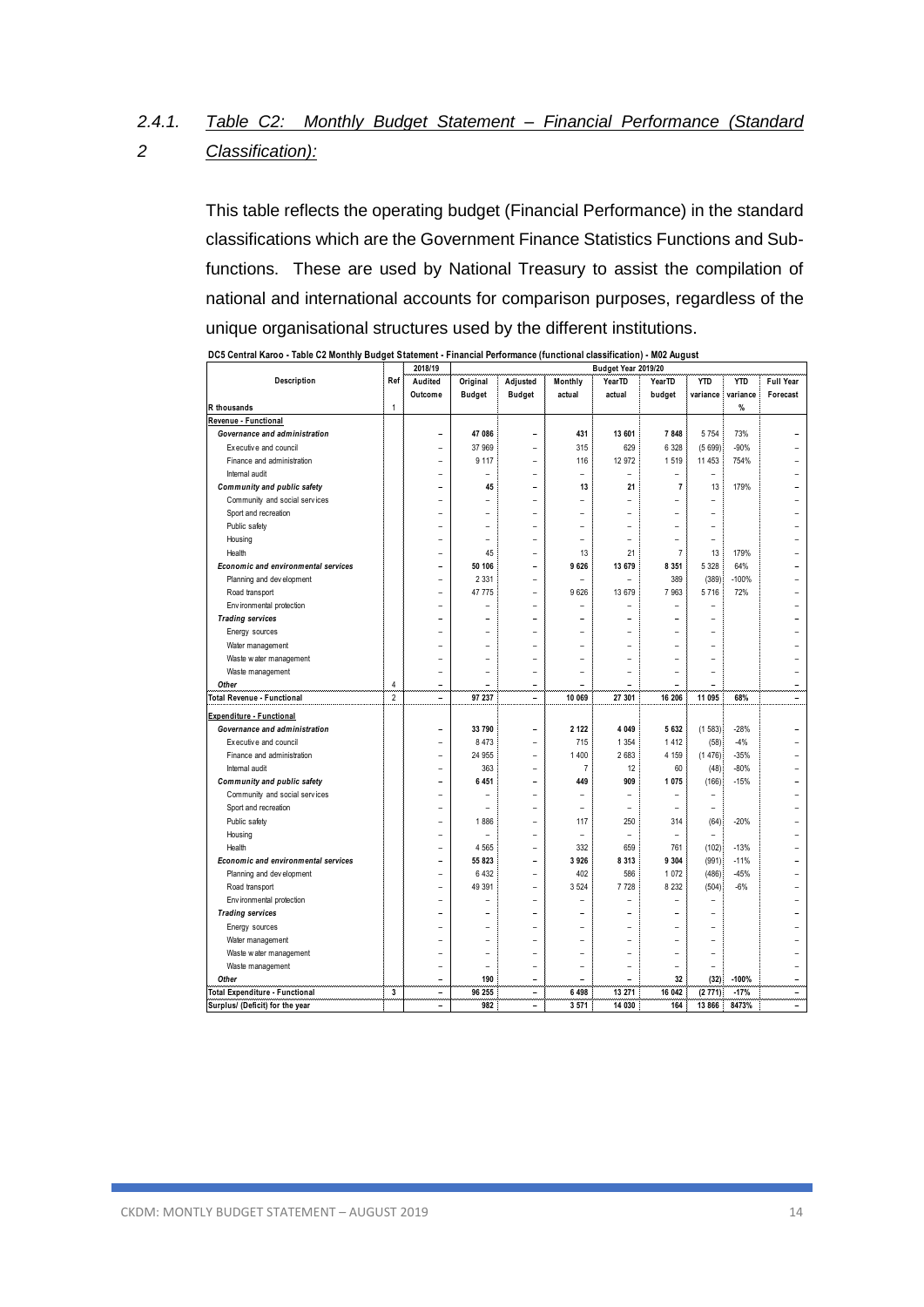#### *2.4.1.3 Table C3: Monthly Budget Statement – Financial:*

The budget is approved by Council on the municipal vote level. The municipal votes reflect the organisational structure of the municipality. On the next page, as part of Table C3, a table with the sub-votes is also prepared.

| <b>Vote Description</b>          |                | 2018/19 |               |               |         | Budget Year 2019/20 |         |            |            |                  |
|----------------------------------|----------------|---------|---------------|---------------|---------|---------------------|---------|------------|------------|------------------|
|                                  | Ref            | Audited | Original      | Adjusted      | Monthly | YearTD              | YearTD  | <b>YTD</b> | <b>YTD</b> | <b>Full Year</b> |
|                                  |                | Outcome | <b>Budget</b> | <b>Budget</b> | actual  | actual              | budget  | variance   | variance   | Forecast         |
| R thousands                      |                |         |               |               |         |                     |         |            | %          |                  |
| <b>Revenue by Vote</b>           |                |         |               |               |         |                     |         |            |            |                  |
| Vote 1 - EXECUTIVE AND COUNCIL   |                |         | 40 300        |               | 315     | 629                 | 6717    | (6087)     | $-90.6%$   |                  |
| Vote 2 - BUDGET AND TREASURY     |                | -       | 4 3 9 8       | -             | 116     | 12 972              | 733     | 12 239     | 1669.7%    |                  |
| Vote 3 - CORPORATE SERVICES      |                | -       | 4 7 6 3       | ۰             | 13      | 21                  | 794     | (773)      | $-97.4%$   |                  |
| Vote 4 - TECHNICAL SERVICES      |                |         | 47 775        | -             | 9626    | 13 679              | 7963    | 5716       | 71.8%      |                  |
| <b>Total Revenue by Vote</b>     | 2              |         | 97 237        |               | 10 069  | 27 301              | 16 20 6 | 11 095     | 68.5%      |                  |
| <b>Expenditure by Vote</b>       |                |         |               |               |         |                     |         |            |            |                  |
| Vote 1 - EXECUTIVE AND COUNCIL   |                | -       | 17 047        |               | 1 1 2 4 | 1952                | 2841    | (889)      | $-31.3%$   |                  |
| Vote 2 - BUDGET AND TREASURY     |                |         | 12 4 9 4      |               | 886     | 1 4 0 5             | 2082    | (677)      | $-32.5%$   |                  |
| Vote 3 - CORPORATE SERVICES      |                |         | 19 10 6       |               | 963     | 2 187               | 3 184   | (997)      | $-31.3%$   |                  |
| Vote 4 - TECHNICAL SERVICES      |                | -       | 47 608        | -             | 3 5 24  | 7728                | 7935    | (207)      | $-2.6%$    |                  |
| <b>Total Expenditure by Vote</b> | $\mathfrak{p}$ | -       | 96 255        | -             | 6 4 9 8 | 13 271              | 16 042  | (2771)     | $-17.3%$   |                  |
| Surplus/ (Deficit) for the year  | 2              |         | 982           | -             | 3 5 7 1 | 14 030              | 164     | 13866      | 8473.2%    |                  |

**DC5 Central Karoo - Table C3 Monthly Budget Statement - Financial Performance (revenue and expenditure by municipal vote) - M02 August**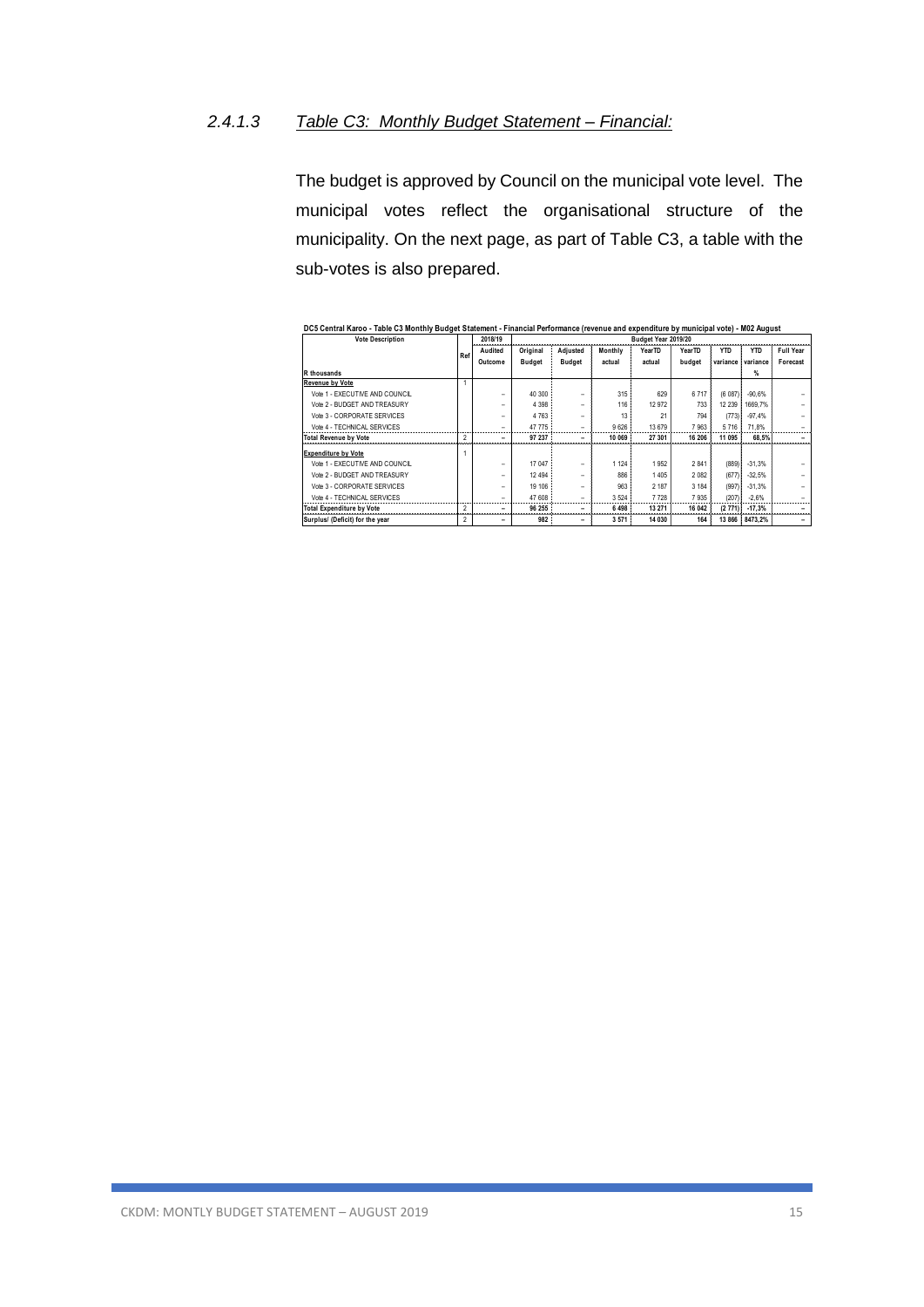#### *Table C3C: Monthly Budget Statement – Financial:*

| <b>Vote Description</b>                                         | :Ref           | 2018/19                  |                           |                           |                                 | Budget Year 2019/20            |                     |                                   |                                |                              |
|-----------------------------------------------------------------|----------------|--------------------------|---------------------------|---------------------------|---------------------------------|--------------------------------|---------------------|-----------------------------------|--------------------------------|------------------------------|
| R thousand                                                      |                | Audited<br>Outcome       | Original<br><b>Budget</b> | Adjusted<br><b>Budget</b> | Monthly<br>actual               | YearTD<br>actual               | YearTD<br>budget    |                                   | YTD variance YTD variance<br>% | <b>Full Year</b><br>Forecast |
| <b>Revenue by Vote</b>                                          | 1              |                          |                           |                           |                                 |                                |                     |                                   |                                |                              |
| Vote 1 - EXECUTIVE AND COUNCIL<br>1.1 - MUNICIPAL MANAGER       |                | $\qquad \qquad -$        | 40 300<br>8 5 5 8         | $\overline{\phantom{0}}$  | 315<br>315                      | 629<br>629                     | 6717<br>1 4 2 6     | (6087)<br>(797)                   | $-91%$<br>$-56%$               | $\overline{\phantom{a}}$     |
| 1.2 - COUNCIL GENERAL EXPENSES                                  |                |                          | 30 642                    |                           | $\overline{\phantom{0}}$        | ۰                              | 5 107               | (5 107)                           | $-100%$                        |                              |
| 1.3 - INTERNAL AUDIT                                            |                |                          |                           |                           | ÷,                              | $\overline{\phantom{a}}$       |                     |                                   |                                |                              |
| $1.4 -$ IDP<br>1.5 - EDA                                        |                |                          |                           |                           | L,<br>÷,                        | L,<br>$\overline{\phantom{a}}$ | ۳                   | ۰                                 |                                |                              |
| $1.6 - LED$                                                     |                |                          |                           |                           |                                 |                                |                     |                                   |                                |                              |
| 1.7 - STRATEGIC PLANNING                                        |                |                          | 1 100                     |                           | Ξ                               | $\overline{\phantom{0}}$       | 183                 | (183)                             | $-100%$                        |                              |
| Vote 2 - BUDGET AND TREASURY                                    |                | $\qquad \qquad -$        | 4 3 9 8                   | $\overline{\phantom{a}}$  | 116                             | 12 972                         | 733                 | 12 239                            | 1670%                          | $\overline{\phantom{a}}$     |
| 2.1 - FINANCIAL SERVICES                                        |                |                          | 3 3 9 8                   |                           | 116                             | 12 972                         | 566                 | 12 406                            | 2191%                          |                              |
| 2.2 - DISTRICT COUNCIL LEVIES<br>2.3 - FINANCE MANAGEMENT GRANT |                |                          | 1 0 0 0                   |                           | ÷<br>÷,                         | ÷                              | 167                 | $\overline{\phantom{a}}$<br>(167) | $-100%$                        |                              |
|                                                                 |                |                          |                           |                           |                                 |                                |                     |                                   |                                |                              |
|                                                                 |                |                          |                           |                           |                                 |                                | ÷,                  | $\overline{a}$                    |                                |                              |
|                                                                 |                |                          |                           |                           |                                 |                                | 794                 | $\overline{a}$                    |                                |                              |
| Vote 3 - CORPORATE SERVICES<br>3.1 - CORPORATE SERVICES         |                | $\overline{\phantom{a}}$ | 4763<br>4 7 1 9           | $\overline{\phantom{a}}$  | 13<br>$\mathbf{0}$              | 21<br>$\mathbf{0}$             | 786                 | (773)<br>(786)                    | $-97%$<br>$-100%$              | $\overline{\phantom{a}}$     |
| 3.2 - TOURISM                                                   |                |                          | ۳                         |                           | $\overline{\phantom{0}}$        | $\overline{\phantom{a}}$       | ۰                   |                                   |                                |                              |
| 3.3 - PMU                                                       |                |                          |                           |                           | Ξ                               | $\overline{\phantom{a}}$       | ÷                   | $\overline{a}$                    |                                |                              |
| 3.4 - ENVIRONMENTAL HEALTH<br>3.5 - CIVIL DEFENCE               |                |                          | 45                        |                           | 13<br>÷,                        | 21<br>$\overline{\phantom{a}}$ | $\overline{7}$<br>÷ | 13<br>$\overline{a}$              | 179%                           |                              |
| 3.6 - GRANTS AND SUBSIDIES                                      |                |                          |                           |                           | ÷,                              | $\overline{\phantom{0}}$       |                     |                                   |                                |                              |
| 3.7 - WORK FOR WATER                                            |                |                          |                           |                           | ÷,                              |                                |                     |                                   |                                |                              |
| 3.8 - NUTRITION SCHEME                                          |                |                          |                           |                           | ÷,                              |                                |                     | ÷                                 |                                |                              |
|                                                                 |                |                          |                           |                           |                                 |                                |                     | L,<br>$\overline{a}$              |                                |                              |
| Vote 4 - TECHNICAL SERVICES                                     |                | $\overline{\phantom{a}}$ | 47 775                    | $\overline{\phantom{a}}$  | 9626                            | 13 679                         | 7 9 6 3             | 5716                              | 72%                            | $\overline{\phantom{a}}$     |
| 4.1 - ROADS                                                     |                |                          | 47 775                    |                           | 9626                            | 13 679                         | 7 9 63              | 5716                              | 72%                            |                              |
| 4.2 - TRANSPORT FUND                                            |                |                          | ۰                         |                           |                                 |                                | ۰<br>÷              | $\overline{a}$                    |                                |                              |
| <b>Total Revenue by Vote</b>                                    | $\overline{2}$ | $\overline{\phantom{a}}$ | 97 237                    | $\overline{\phantom{a}}$  | 10 069                          | 27 301                         | 16 206              | 11 095                            | 68%                            | $\qquad \qquad -$            |
| <b>Expenditure by Vote</b>                                      | $\overline{1}$ |                          |                           |                           |                                 |                                |                     |                                   |                                |                              |
| Vote 1 - EXECUTIVE AND COUNCIL<br>1.1 - MUNICIPAL MANAGER       |                | $\qquad \qquad -$        | 17 047<br>6 2 2 6         | $\overline{a}$            | 1 1 2 4<br>275                  | 1952<br>514                    | 2 8 4 1<br>1 0 38   | (889)<br>(524)                    | $-31%$<br>$-51%$               | $\qquad \qquad -$            |
| 1.2 - COUNCIL GENERAL EXPENSES                                  |                |                          | 4 8 9 4                   |                           | 412                             | 783                            | 816                 | (32)                              | $-4%$                          |                              |
| 1.3 - INTERNAL AUDIT                                            |                |                          | 717                       |                           | 35                              | 69                             | 120                 | (51)                              | $-42%$                         |                              |
| $1.4 -$ IDP<br>1.5 - EDA                                        |                |                          |                           |                           | ÷<br>$\qquad \qquad -$          | $\equiv$                       | ÷,                  | ۰                                 |                                |                              |
| $1.6 - LED$                                                     |                |                          |                           |                           |                                 |                                |                     |                                   |                                |                              |
| 1.7 - STRATEGIC PLANNING                                        |                |                          | 5 2 0 9                   |                           | 402                             | 586                            | 868                 | (282)                             | $-33%$                         |                              |
|                                                                 |                |                          |                           |                           |                                 |                                |                     |                                   |                                |                              |
| Vote 2 - BUDGET AND TREASURY                                    |                | $\qquad \qquad -$        | 12 494                    | $\overline{\phantom{a}}$  | 886                             | 1 4 0 5                        | 2 0 8 2             | (677)                             | $-33%$                         | $\overline{\phantom{a}}$     |
| 2.1 - FINANCIAL SERVICES                                        |                |                          | 11 864                    |                           | 837                             | 1 3 2 7                        | 1977                | (650)                             | $-33%$                         |                              |
| 2.2 - DISTRICT COUNCIL LEVIES                                   |                |                          |                           |                           |                                 |                                |                     |                                   |                                |                              |
| 2.3 - FINANCE MANAGEMENT GRANT                                  |                |                          | 630                       |                           | 50                              | 78                             | 105                 | (27)                              | $-26%$                         |                              |
|                                                                 |                |                          |                           |                           |                                 |                                |                     |                                   |                                |                              |
| Vote 3 - CORPORATE SERVICES                                     |                | $\qquad \qquad -$        | 19 10 6                   | $\overline{\phantom{a}}$  | 963                             | 2 187                          | 3 1 8 4             | (997)                             | $-31%$                         | $\qquad \qquad -$            |
| 3.1 - CORPORATE SERVICES<br>3.2 - TOURISM                       |                |                          | 12 3 5 9<br>190           |                           | 513<br>$\overline{\phantom{0}}$ | 1 2 7 8                        | 2 0 6 0<br>32       | (782)<br>(32)                     | $-38%$<br>$-100%$              |                              |
| 3.3 - PMU                                                       |                |                          |                           |                           |                                 |                                |                     |                                   |                                |                              |
| 3.4 - ENVIRONMENTAL HEALTH                                      |                |                          | 4 5 7 0                   |                           | 332                             | 659                            | 762                 | (103)                             | $-13%$                         |                              |
| 3.5 - CIVIL DEFENCE<br>3.6 - GRANTS AND SUBSIDIES               |                |                          | 1886                      |                           | 117                             | 250                            | 314                 | (64)                              | $-20%$                         |                              |
| 3.7 - WORK FOR WATER                                            |                |                          | 100                       |                           | ÷,                              | ÷,                             | 17                  | (17)                              | $-100%$                        |                              |
| 3.8 - NUTRITION SCHEME                                          |                |                          | ۳                         |                           | ÷                               | $\equiv$                       | ۳                   | ۰                                 |                                |                              |
|                                                                 |                |                          |                           |                           |                                 |                                |                     | $\equiv$                          |                                |                              |
| Vote 4 - TECHNICAL SERVICES                                     |                | $\overline{\phantom{a}}$ | 47 608                    | $\qquad \qquad -$         | 3 5 24                          | 7728                           | 7935                | (207)                             | $-3%$                          | $\overline{\phantom{a}}$     |
| 4.1 - ROADS                                                     |                |                          | 47 608                    |                           | 3 5 24                          | 7728                           | 7935                | (207)                             | $-3%$                          |                              |
| 4.2 - TRANSPORT FUND                                            |                |                          |                           |                           | -                               |                                |                     | $\overline{a}$                    |                                |                              |
|                                                                 |                |                          |                           |                           |                                 |                                |                     | $\overline{a}$                    |                                |                              |
| <b>Total Expenditure by Vote</b>                                | $\overline{2}$ | $\qquad \qquad -$        | 96 255                    | $\qquad \qquad -$         | 6 4 9 8                         | 13 271                         | 16 042              | (2771)                            | (0)                            | $\overline{\phantom{a}}$     |
| Surplus/ (Deficit) for the year                                 | $\overline{2}$ | $\overline{\phantom{a}}$ | 982                       | $\overline{\phantom{a}}$  | 3 571                           | 14 030                         | 164                 | 13 866                            | $\overline{\mathfrak{o}}$      | $\overline{\phantom{a}}$     |

### *2.4.1.4 Table C4: Monthly Budget Statement – Financial Performance (Revenue and Expenditure):*

This table reflects the operating budget and actual figures of the financial performance. The revenue is specifically set out by source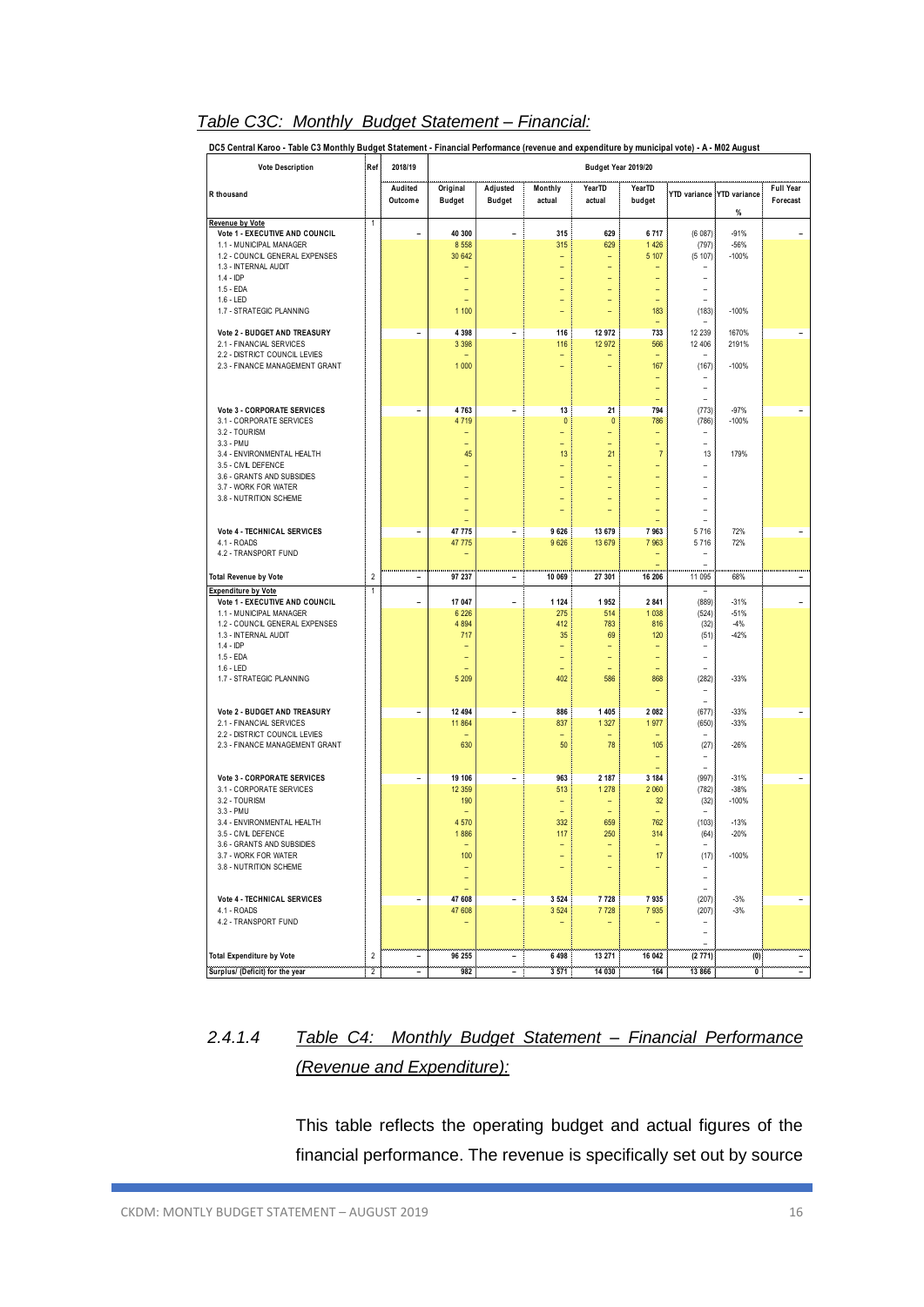due to the fact that Council approves the revenue budget by source and the expenditure budget by vote.

|                                                                                |     | 2018/19                      | Budget Year 2019/20      |                          |                          |                          |                          |                          |            |                          |
|--------------------------------------------------------------------------------|-----|------------------------------|--------------------------|--------------------------|--------------------------|--------------------------|--------------------------|--------------------------|------------|--------------------------|
| Description                                                                    | Ref | Audited                      | Original                 | Adjusted                 | Monthly                  | YearTD                   | YearTD                   | <b>YTD</b>               | <b>YTD</b> | <b>Full Year</b>         |
|                                                                                |     | Outcome                      | <b>Budget</b>            | <b>Budget</b>            | actual                   | actual                   | budget                   | variance                 | variance   | Forecast                 |
| R thousands                                                                    |     |                              |                          |                          |                          |                          |                          |                          | %          |                          |
| Revenue By Source                                                              |     |                              |                          |                          |                          |                          |                          |                          |            |                          |
| Property rates                                                                 |     |                              |                          |                          |                          |                          |                          |                          |            |                          |
| Service charges - electricity revenue                                          |     |                              |                          |                          |                          |                          |                          |                          |            |                          |
| Service charges - water revenue                                                |     |                              |                          |                          |                          |                          |                          |                          |            |                          |
| Service charges - sanitation revenue                                           |     |                              |                          |                          |                          |                          |                          |                          |            |                          |
| Service charges - refuse revenue                                               |     |                              |                          |                          |                          |                          |                          | $\overline{a}$           |            |                          |
| Service charges - other                                                        |     |                              | ۳                        |                          | $\overline{\phantom{0}}$ | $\overline{\phantom{0}}$ | ۳                        | ÷                        |            |                          |
| Rental of facilities and equipment                                             |     |                              | 93                       |                          | $\overline{7}$           | 14                       | 16                       | (2)                      | $-11%$     |                          |
| Interest earned - external investments                                         |     |                              | 630                      |                          | 106                      | 183                      | 105                      | 78                       | 74%        |                          |
| Interest earned - outstanding debtors                                          |     |                              | $\overline{\phantom{0}}$ |                          | ÷                        | $\overline{\phantom{a}}$ | $\overline{\phantom{a}}$ | $\overline{a}$           |            |                          |
| Dividends received                                                             |     |                              | -                        |                          | -                        |                          |                          |                          |            |                          |
| Fines, penalties and forfeits                                                  |     |                              |                          |                          |                          | ۳                        |                          | L                        |            |                          |
| Licences and permits                                                           |     |                              |                          |                          |                          | $\overline{\phantom{a}}$ | ۳                        | ۳                        |            |                          |
| Agency services                                                                |     |                              | 4 3 8 0                  |                          | 315                      | 629                      | 730                      | (101)                    | $-14%$     |                          |
| Transfers and subsidies                                                        |     |                              | 43 857                   |                          |                          | 12 768                   | 7 3 1 0                  | 5 4 5 9                  | 75%        |                          |
| Other revenue                                                                  |     |                              | 48 276                   |                          | 9641                     | 13 707                   | 8 0 46                   | 5 6 6 1                  | 70%        |                          |
| Gains on disposal of PPE                                                       |     |                              |                          |                          |                          |                          |                          |                          |            |                          |
| Total Revenue (excluding capital transfers and                                 |     | $\overline{a}$               | 97 237                   | ۰                        | 10 069                   | 27 301                   | 16 206                   | 11 095                   | 68%        |                          |
| contributions)                                                                 |     |                              |                          |                          |                          |                          |                          |                          |            |                          |
| <b>Expenditure By Type</b>                                                     |     |                              |                          |                          |                          |                          |                          |                          |            |                          |
| Employ ee related costs                                                        |     |                              | 51 840                   |                          | 3547                     | 7 3 5 2                  | 8 6 4 0                  | (1288)                   | $-15%$     |                          |
|                                                                                |     |                              | 3796                     |                          | 363                      | 692                      |                          |                          | 9%         |                          |
| Remuneration of councillors                                                    |     |                              |                          |                          |                          |                          | 633                      | 59                       |            |                          |
| Debt impairment                                                                |     |                              | ۰                        |                          | ۳                        | ۳                        |                          | -                        |            |                          |
| Depreciation & asset impairment                                                |     |                              | 283                      |                          | ÷                        | $\overline{\phantom{0}}$ | 47                       | (47)                     | $-100%$    |                          |
| Finance charges                                                                |     |                              | Ξ                        |                          | ۳                        | ۳                        |                          |                          |            |                          |
| Bulk purchases                                                                 |     |                              | $\overline{\phantom{0}}$ |                          | ÷                        | $\overline{\phantom{0}}$ | $\overline{\phantom{0}}$ | ÷                        |            |                          |
| Other materials                                                                |     |                              | 11 502                   |                          | 12                       | 12                       | 1917                     | (1905)                   | $-99%$     |                          |
| Contracted services                                                            |     |                              | 16 979                   |                          | 18                       | 60                       | 2 8 3 0                  | (2770)                   | $-98%$     |                          |
| Transfers and subsidies                                                        |     |                              |                          |                          | ۰                        | $\overline{\phantom{0}}$ |                          | $\overline{\phantom{a}}$ |            |                          |
| Other ex penditure                                                             |     |                              | 11 855                   |                          | 2 5 5 7                  | 5 1 5 5                  | 1976                     | 3 1 7 9                  | 161%       |                          |
| Loss on disposal of PPE                                                        |     |                              |                          |                          |                          |                          |                          | $\overline{a}$           |            |                          |
| <b>Total Expenditure</b>                                                       |     | $\overline{\phantom{0}}$     | 96 255                   | $\overline{\phantom{0}}$ | 6498                     | 13 271                   | 16 042                   | (2771)                   | $-17%$     | $\overline{\phantom{0}}$ |
|                                                                                |     |                              |                          |                          |                          |                          |                          |                          |            |                          |
| Surplus/(Deficit)<br>i ransiers and subsidies - capital (monetary allocations) |     | $\overline{\phantom{0}}$     | 982                      |                          | 3 5 7 1                  | 14 030                   | 164                      | 13 866                   | 0          |                          |
| (National / Provincial and District)                                           |     |                              |                          |                          |                          |                          |                          |                          |            |                          |
| (National / Provincial Departmental Agencies,                                  |     |                              |                          |                          |                          |                          |                          |                          |            |                          |
| Households, Non-profit Institutions, Private Enterprises,                      |     |                              |                          |                          |                          |                          |                          |                          |            |                          |
|                                                                                |     |                              |                          |                          |                          |                          |                          |                          |            |                          |
| Public Corporatons, Higher Educational Institutions)                           |     |                              |                          |                          |                          |                          |                          |                          |            |                          |
| Transfers and subsidies - capital (in-kind - all)                              |     |                              |                          |                          |                          |                          |                          |                          |            |                          |
| Surplus/(Deficit) after capital transfers &                                    |     | $\qquad \qquad \blacksquare$ | 982                      | $\overline{a}$           | 3 5 7 1                  | 14 030                   | 164                      |                          |            |                          |
| contributions                                                                  |     |                              |                          |                          |                          |                          |                          |                          |            |                          |
| Taxation                                                                       |     |                              |                          |                          |                          |                          |                          |                          |            |                          |
| Surplus/(Deficit) after taxation                                               |     | $\overline{\phantom{0}}$     | 982                      | ۰                        | 3 5 7 1                  | 14 030                   | 164                      |                          |            | $\overline{\phantom{a}}$ |
| Attributable to minorities                                                     |     |                              |                          |                          |                          |                          |                          |                          |            |                          |
| Surplus/(Deficit) attributable to municipality                                 |     | $\overline{\phantom{0}}$     | 982                      | ۰                        | 3 5 7 1                  | 14 030                   | 164                      |                          |            | $\overline{\phantom{a}}$ |
| Share of surplus/ (deficit) of associate                                       |     |                              |                          |                          |                          |                          |                          |                          |            |                          |
| Surplus/ (Deficit) for the year                                                |     | $\overline{\phantom{a}}$     | 982                      | $\overline{\phantom{a}}$ | 3571                     | 14 030                   | 164                      |                          |            | $\overline{\phantom{a}}$ |

**DC5 Central Karoo - Table C4 Monthly Budget Statement - Financial Performance (revenue and expenditure) - M02 August**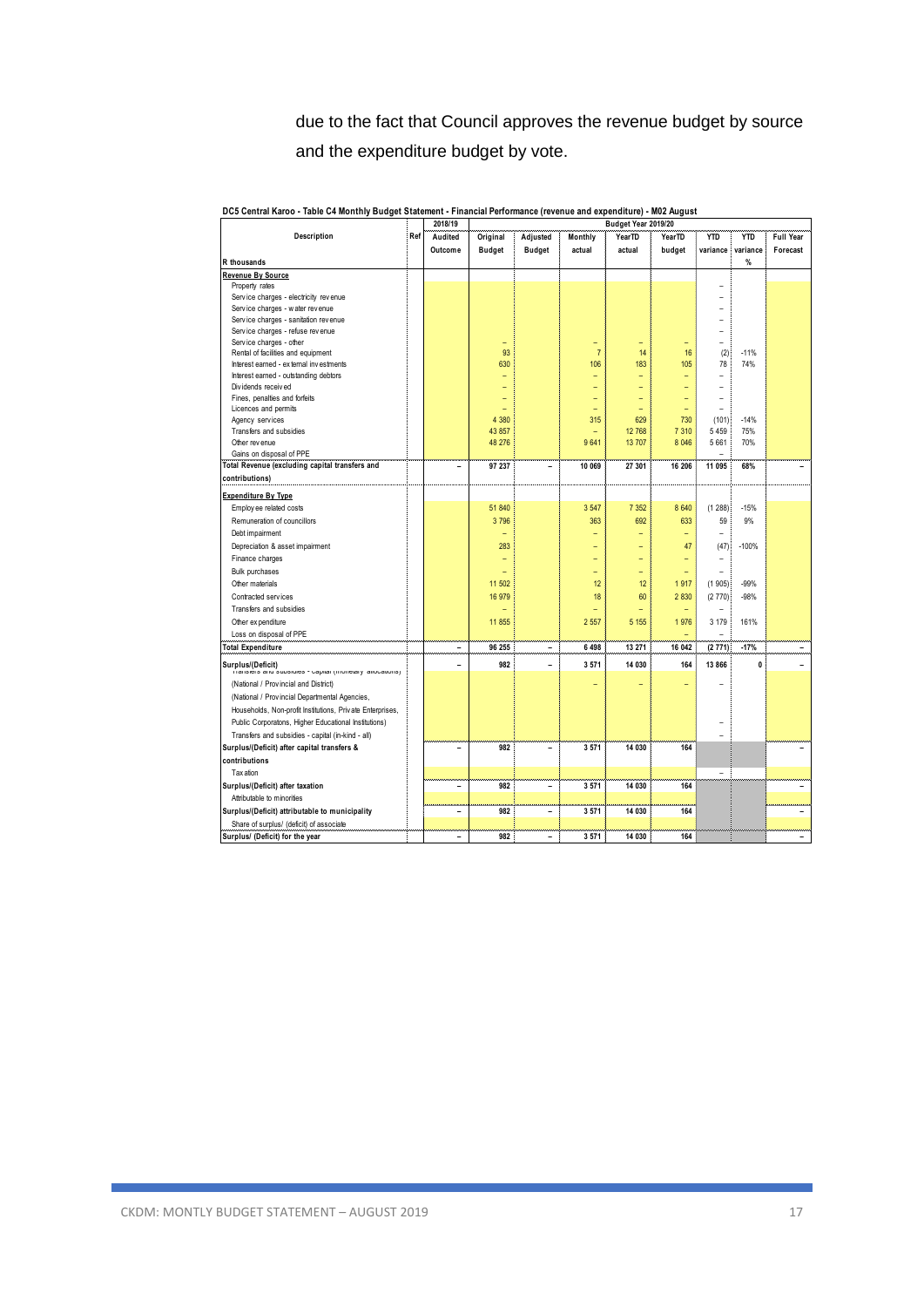### *2.4.1.5 Table C5: Monthly Budget Statement – Capital Expenditure (Municipal Vote, Standard Classification and Funding):*

| <b>Vote Description</b><br>Adjusted<br><b>YTD</b><br><b>YTD</b><br>Ref<br>Audited<br>Original<br>Monthly<br>Year <sub>TD</sub><br>YearTD                                                      | Full Year                |
|-----------------------------------------------------------------------------------------------------------------------------------------------------------------------------------------------|--------------------------|
| <b>Budget</b><br><b>Budget</b><br>Outcome<br>actual<br>actual<br>budget<br>variance<br>variance                                                                                               | Forecast                 |
| $\mathbf{1}$<br>$\frac{9}{6}$<br>R thousands                                                                                                                                                  |                          |
| Multi-Year expenditure appropriation<br>2                                                                                                                                                     |                          |
| Vote 1 - EXECUTIVE AND COUNCIL                                                                                                                                                                |                          |
| Vote 2 - BUDGET AND TREASURY                                                                                                                                                                  |                          |
| Vote 3 - CORPORATE SERVICES<br>$\overline{a}$<br>$\overline{a}$<br>L,                                                                                                                         |                          |
| Vote 4 - TECHNICAL SERVICES<br>$\overline{\phantom{a}}$<br>$\overline{\phantom{a}}$<br>$\overline{\phantom{a}}$<br>$\overline{a}$<br>$\overline{a}$<br>$\overline{a}$<br>$\overline{a}$       |                          |
| 4,7<br>Total Capital Multi-year expenditure<br>$\overline{a}$<br>۰<br>۳<br>۳<br>$\overline{\phantom{a}}$<br>۰<br>۰                                                                            |                          |
| Single Year expenditure appropriation<br>$\overline{2}$                                                                                                                                       |                          |
| Vote 1 - EXECUTIVE AND COUNCIL<br>132<br>98<br>22<br>(22)<br>$-100%$<br>۳<br>$\overline{\phantom{0}}$                                                                                         |                          |
| 60<br>$-100%$<br>Vote 2 - BUDGET AND TREASURY<br>140<br>10<br>(10)<br>$\overline{a}$<br>۰<br>$\overline{\phantom{a}}$                                                                         |                          |
| Vote 3 - CORPORATE SERVICES<br>552<br>709<br>92<br>$-95%$<br>$\overline{4}$<br>(88)<br>$\overline{a}$<br>$\overline{a}$                                                                       |                          |
| Vote 4 - TECHNICAL SERVICES<br>100<br>$\overline{\phantom{a}}$<br>$\overline{a}$<br>$\overline{a}$<br>$\overline{a}$<br>$\overline{a}$<br>$\overline{a}$                                      | $\overline{a}$           |
| 1 0 4 7<br>$\overline{4}$<br>124<br>(120)<br>$\overline{4}$<br>744<br>$-97%$<br>Total Capital single-year expenditure<br>$\overline{a}$<br>$\overline{\phantom{a}}$                           | $\overline{a}$           |
| 744<br>1 0 4 7<br>$\overline{\mathbf{4}}$<br>124<br>(120)<br>$-97%$<br><b>Total Capital Expenditure</b><br>$\sim$<br>٠                                                                        | $\overline{\phantom{0}}$ |
| Capital Expenditure - Functional Classification                                                                                                                                               |                          |
| Governance and administration<br>195<br>$\overline{2}$<br>(31)<br>$-94%$<br>32<br>۳<br>۳                                                                                                      |                          |
| Executive and council<br>31<br>5<br>$-100%$<br>(5)<br>÷                                                                                                                                       |                          |
| $\overline{c}$<br>27<br>Finance and administration<br>164<br>(25)<br>$-93%$                                                                                                                   |                          |
| Internal audit<br>L<br>Ξ<br>$\overline{a}$                                                                                                                                                    |                          |
| 449<br>3<br>75<br>$-97%$<br>Community and public safety<br>(72)<br>$\overline{a}$<br>۰<br>$\overline{\phantom{a}}$                                                                            | ۳                        |
| Community and social services<br>$\overline{a}$                                                                                                                                               |                          |
| Sport and recreation<br>$\overline{a}$                                                                                                                                                        |                          |
| 406<br>$-100%$<br>Public safety<br>68<br>(68)<br>۳                                                                                                                                            |                          |
| Housing<br>$\overline{a}$<br>$\overline{\phantom{0}}$<br>$\overline{\phantom{a}}$<br>$\overline{\phantom{a}}$                                                                                 |                          |
| $\overline{7}$<br>43<br>3<br>$-65%$<br>Health<br>(5)                                                                                                                                          |                          |
| 101<br>17<br>$-100%$<br>(17)<br>Economic and environmental services<br>$\overline{\phantom{a}}$<br>$\overline{\phantom{a}}$<br>$\overline{a}$                                                 |                          |
| 101<br>17<br>(17)<br>$-100%$<br>Planning and dev elopment<br>÷<br>$\overline{\phantom{a}}$                                                                                                    |                          |
| Road transport<br>$\overline{\phantom{a}}$<br>$\overline{a}$                                                                                                                                  |                          |
| Env ironmental protection                                                                                                                                                                     |                          |
| <b>Trading services</b><br>$\overline{\phantom{a}}$<br>$\overline{\phantom{a}}$<br>٠<br>$\overline{\phantom{0}}$<br>$\overline{\phantom{a}}$<br>÷                                             |                          |
| Energy sources<br>۳                                                                                                                                                                           |                          |
| Water management                                                                                                                                                                              |                          |
| Waste water management                                                                                                                                                                        |                          |
| Waste management<br>۳                                                                                                                                                                         |                          |
| Other<br>$\overline{a}$                                                                                                                                                                       |                          |
| $\sqrt{3}$<br>(120)<br>$-97%$<br>Total Capital Expenditure - Functional Classification<br>744<br>4<br>124<br>$\overline{\phantom{a}}$<br>$\overline{\phantom{a}}$<br>$\overline{\phantom{a}}$ | $\overline{\phantom{a}}$ |
| Funded by:                                                                                                                                                                                    |                          |
| National Gov emment                                                                                                                                                                           |                          |
| Prov incial Government<br>۰                                                                                                                                                                   |                          |
| District Municipality<br>$\overline{a}$                                                                                                                                                       |                          |
| Other transfers and grants<br>$\overline{a}$                                                                                                                                                  |                          |
| Transfers recognised - capital<br>$\overline{\phantom{a}}$<br>$\overline{\phantom{a}}$<br>$\overline{a}$<br>$\overline{a}$<br>۳<br>۰<br>$\overline{\phantom{0}}$                              |                          |
| $\sqrt{5}$<br>Public contributions & donations<br>$\overline{a}$<br>÷<br>۰                                                                                                                    |                          |
| $6\phantom{1}$<br>Borrowing<br>$\overline{a}$                                                                                                                                                 |                          |
| 744<br>124<br>(120)<br>$-97%$<br>Internally generated funds<br>4                                                                                                                              |                          |
| 744<br>(120)<br>$-97%$<br><b>Total Capital Funding</b><br>124<br>4<br>$\overline{\phantom{0}}$<br>٠                                                                                           | $\overline{\phantom{0}}$ |

#### **DC5 Central Karoo - Table C5 Monthly Budget Statement - Capital Expenditure (municipal vote, functional classification and funding) - M02 August**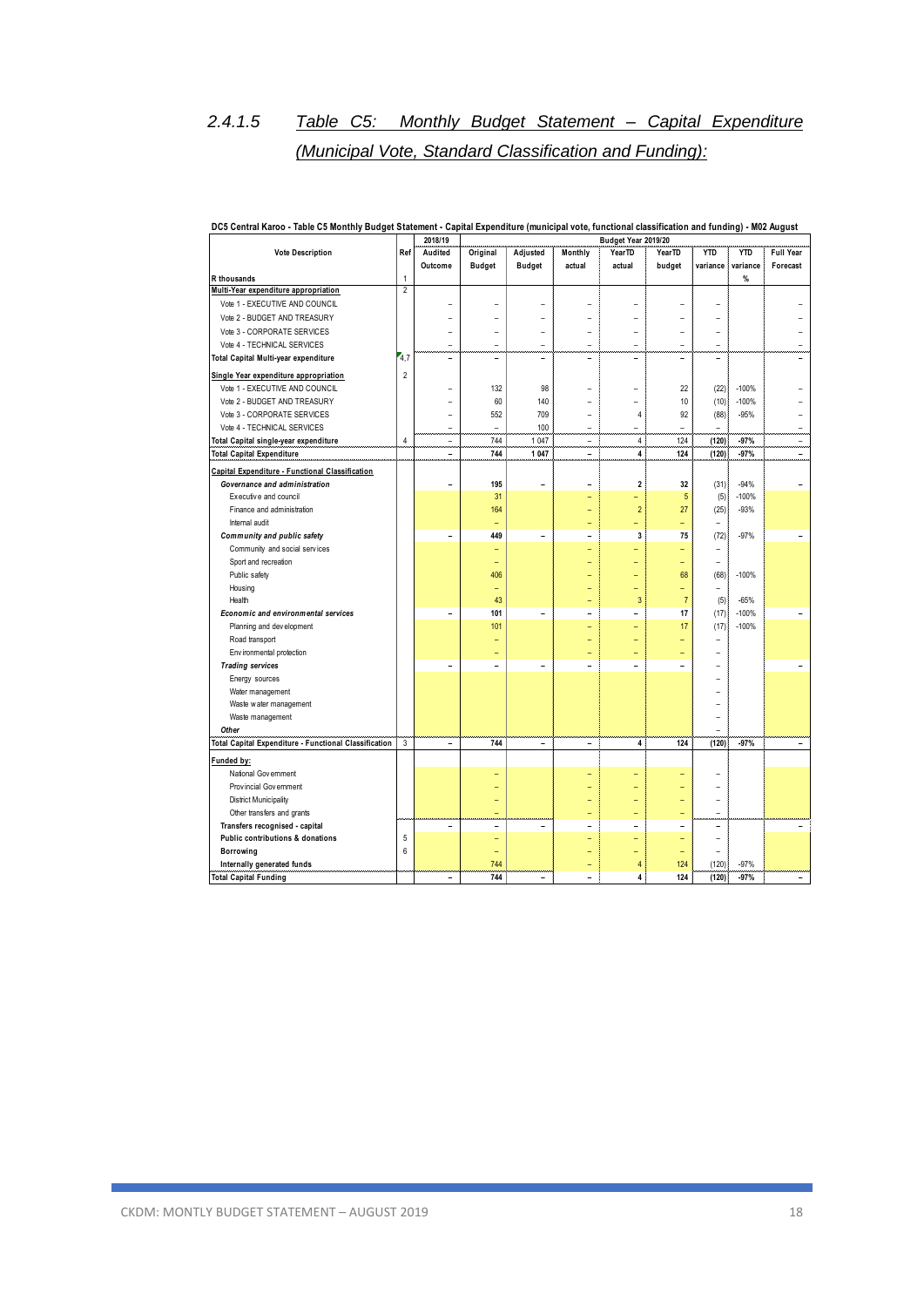### *2.4.1.6 Table C6: Monthly Budget Statement – Financial Position:*

|                                          |                | 2018/19 | Budget Year 2019/20 |                          |         |                  |  |
|------------------------------------------|----------------|---------|---------------------|--------------------------|---------|------------------|--|
| Description                              | Ref            | Audited | Original            | Adjusted                 | YearTD  | <b>Full Year</b> |  |
|                                          |                | Outcome | <b>Budget</b>       | <b>Budget</b>            | actual  | Forecast         |  |
| R thousands                              | $\mathbf{1}$   |         |                     |                          |         |                  |  |
| <b>ASSETS</b>                            |                |         |                     |                          |         |                  |  |
| <b>Current assets</b>                    |                |         |                     |                          |         |                  |  |
| Cash                                     |                |         | 4 140               |                          | 15 157  | 4 140            |  |
| Call investment deposits                 |                |         |                     |                          | 8 500   |                  |  |
| Consumer debtors                         |                |         | 3 2 7 5             |                          |         | 3 2 7 5          |  |
| Other debtors                            |                |         | 1 3 1 5             |                          | 7 0 25  | 1 3 1 5          |  |
| Current portion of long-term receivables |                |         |                     |                          |         |                  |  |
| Inventory                                |                |         | 713                 |                          | 1 1 2 0 | 713              |  |
| <b>Total current assets</b>              |                | -       | 9 4 4 3             | -                        | 31 803  | 9 4 4 3          |  |
| Non current assets                       |                |         |                     |                          |         |                  |  |
| Long-term receivables                    |                |         | 10 0 20             |                          | 9 4 0 1 | 10 020           |  |
| Investments                              |                |         |                     |                          |         |                  |  |
| Investment property                      |                |         |                     |                          |         |                  |  |
| Investments in Associate                 |                |         |                     |                          |         |                  |  |
| Property, plant and equipment            |                |         | 9 1 4 9             |                          | 8 4 8 0 | 9 1 4 9          |  |
| Agricultural                             |                |         |                     |                          |         |                  |  |
| Biological                               |                |         |                     |                          |         |                  |  |
| Intangible                               |                |         | 93                  |                          | 111     | 93               |  |
| Other non-current assets                 |                |         |                     |                          |         |                  |  |
| Total non current assets                 |                | -       | 19 261              | $\overline{\phantom{0}}$ | 17 992  | 19 261           |  |
| <b>TOTAL ASSETS</b>                      |                |         | 28 704              |                          | 49 794  | 28 704           |  |
| LIABILITIES                              |                |         |                     |                          |         |                  |  |
| <b>Current liabilities</b>               |                |         |                     |                          |         |                  |  |
| Bank overdraft                           |                |         |                     |                          |         |                  |  |
| Borrow ing                               |                |         | 39                  |                          | 70      | 39               |  |
| Consumer deposits                        |                |         |                     |                          |         |                  |  |
| Trade and other pay ables                |                |         | 8 1 7 9             |                          | 9503    | 8 179            |  |
| Prov isions                              |                |         |                     |                          | 4 5 7 6 |                  |  |
| <b>Total current liabilities</b>         |                |         | 8 2 1 8             |                          | 14 149  | 8 2 1 8          |  |
| Non current liabilities                  |                |         |                     |                          |         |                  |  |
| Borrow ing                               |                |         | 90                  |                          | 21      | 90               |  |
| Prov isions                              |                |         | 18 001              |                          | 15 254  | 18 001           |  |
| Total non current liabilities            |                | -       | 18 091              | -                        | 15 274  | 18 091           |  |
| TOTAL LIABILITIES                        |                |         | 26 309              |                          | 29 4 23 | 26 309           |  |
|                                          |                |         |                     |                          |         |                  |  |
| <b>NET ASSETS</b>                        | 2              | -       | 2 3 9 6             | ۰                        | 20 372  | 2 3 9 6          |  |
| <b>COMMUNITY WEALTH/EQUITY</b>           |                |         |                     |                          |         |                  |  |
| Accumulated Surplus/(Deficit)            |                |         | 2 3 9 6             |                          | 20 372  | 2 3 9 6          |  |
| <b>Reserves</b>                          |                |         |                     |                          |         |                  |  |
| TOTAL COMMUNITY WEALTH/EQUITY            | $\overline{2}$ |         | 2 3 9 6             |                          | 20 372  | 2 3 9 6          |  |

**DC5 Central Karoo - Table C6 Monthly Budget Statement - Financial Position - M02 August**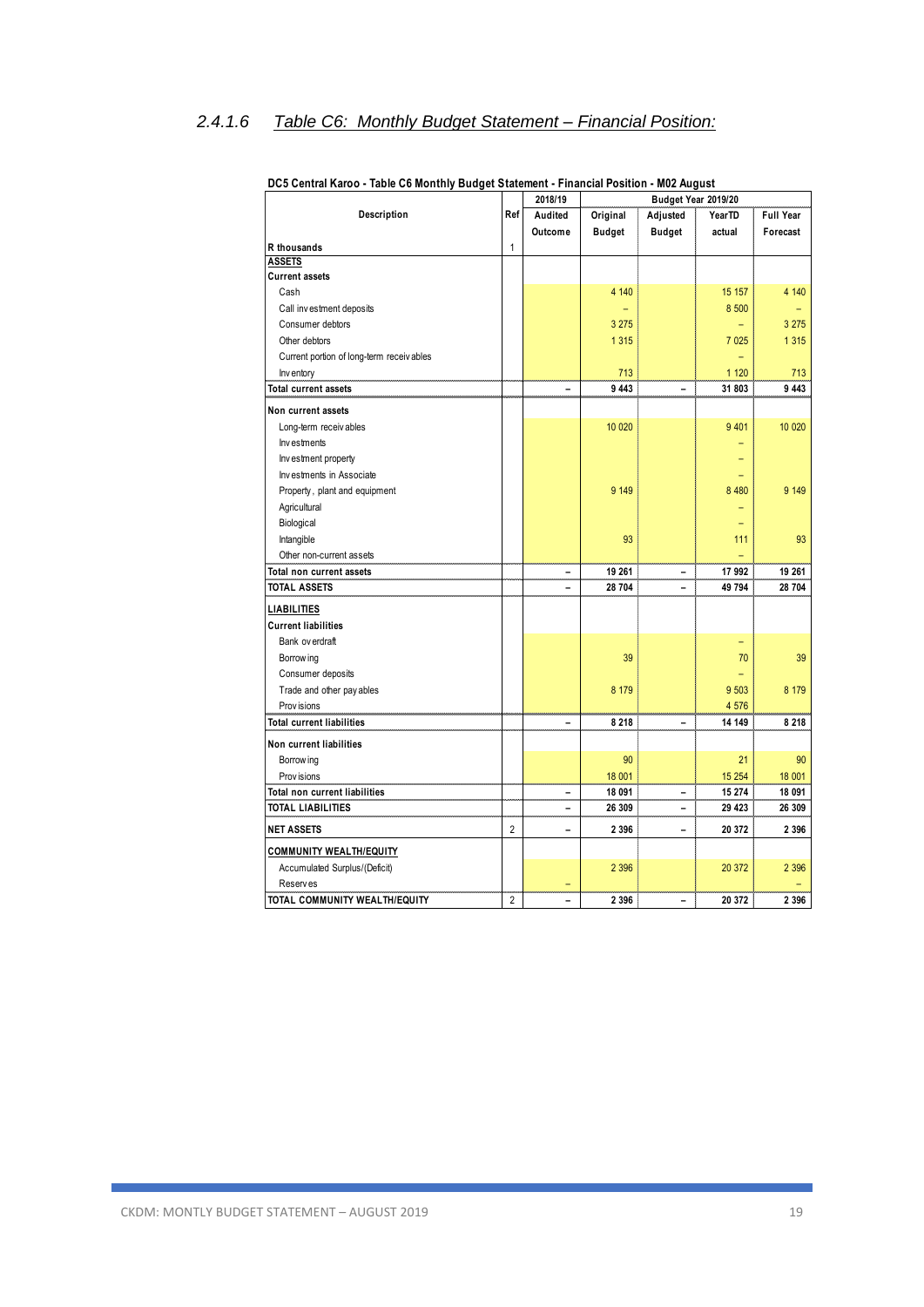### *2.4.1.7 Table C7: Monthly Budget Statement – Cash Flow:*

|                                                   |     | 2018/19                  |                          |                          |                          | Budget Year 2019/20      |                          |                |            |                          |
|---------------------------------------------------|-----|--------------------------|--------------------------|--------------------------|--------------------------|--------------------------|--------------------------|----------------|------------|--------------------------|
| Description                                       | Ref | Audited                  | Original                 | Adjusted                 | Monthly                  | YearTD                   | YearTD                   | <b>YTD</b>     | <b>YTD</b> | Full Year                |
|                                                   |     | Outcome                  | <b>Budget</b>            | <b>Budget</b>            | actual                   | actual                   | budget                   | variance       | variance   | Forecast                 |
| R thousands                                       | 1   |                          |                          |                          |                          |                          |                          |                | $\%$       |                          |
| CASH FLOW FROM OPERATING ACTIVITIES               |     |                          |                          |                          |                          |                          |                          |                |            |                          |
| Receipts                                          |     |                          |                          |                          |                          |                          |                          |                |            |                          |
| Property rates                                    |     |                          | $\overline{\phantom{0}}$ |                          |                          |                          |                          |                |            |                          |
| Service charges                                   |     |                          | $\overline{\phantom{0}}$ |                          |                          |                          |                          | $\overline{a}$ |            |                          |
| Other revenue                                     |     |                          | 52 790                   |                          | 9 9 63                   | 14 350                   | 8798                     | 5 5 5 2        | 63%        |                          |
| Government - operating                            |     |                          | 43 717                   |                          | ÷,                       | 12 768                   | 7 28 6                   | 5 4 8 2        | 75%        |                          |
| Government - capital                              |     |                          | $\overline{\phantom{0}}$ |                          | $\overline{\phantom{a}}$ | $\equiv$                 | $\overline{\phantom{0}}$ | $\overline{a}$ |            |                          |
| Interest                                          |     |                          | 600                      |                          | 106                      | 212                      | 100                      | 112            | 112%       |                          |
| Div idends                                        |     |                          | -                        |                          | $\overline{\phantom{a}}$ | $\overline{\phantom{a}}$ | $\overline{\phantom{0}}$ | $\overline{a}$ |            |                          |
| Payments                                          |     |                          |                          |                          |                          |                          |                          |                |            |                          |
| Suppliers and employees                           |     |                          | (95 776)                 |                          | (6498)                   | (18218)                  | (15963)                  | 2 2 5 5        | $-14%$     |                          |
| Finance charges                                   |     |                          |                          |                          |                          |                          |                          |                |            |                          |
| Transfers and Grants                              |     |                          |                          |                          |                          |                          |                          |                |            |                          |
| NET CASH FROM/(USED) OPERATING ACTIVITIES         |     | $\overline{\phantom{0}}$ | 1 3 3 0                  | $\overline{\phantom{0}}$ | 3571                     | 9 1 1 2                  | 222                      | (8890)         | -4010%     |                          |
| <b>CASH FLOWS FROM INVESTING ACTIVITIES</b>       |     |                          |                          |                          |                          |                          |                          |                |            |                          |
| Receipts                                          |     |                          |                          |                          |                          |                          |                          |                |            |                          |
| Proceeds on disposal of PPE                       |     |                          | $\overline{\phantom{0}}$ |                          |                          |                          |                          |                |            |                          |
| Decrease (Increase) in non-current debtors        |     |                          |                          |                          |                          |                          |                          |                |            |                          |
| Decrease (increase) other non-current receivables |     |                          |                          |                          | (1044)                   | (1044)                   | ÷                        | (1044)         | #DIV/0!    |                          |
| Decrease (increase) in non-current investments    |     |                          | -                        |                          |                          |                          | -                        |                |            |                          |
| Payments                                          |     |                          |                          |                          |                          |                          |                          |                |            |                          |
| Capital assets                                    |     |                          | (784)                    |                          |                          | (4)                      | (131)                    | (126)          | 97%        |                          |
| <b>NET CASH FROM/(USED) INVESTING ACTIVITIES</b>  |     | $\overline{\phantom{0}}$ | (784)                    | $\overline{\phantom{a}}$ | (1044)                   | (1048)                   | (131)                    | 917            | $-702%$    | $\overline{\phantom{a}}$ |
| <b>CASH FLOWS FROM FINANCING ACTIVITIES</b>       |     |                          |                          |                          |                          |                          |                          |                |            |                          |
| Receipts                                          |     |                          |                          |                          |                          |                          |                          |                |            |                          |
| Short term loans                                  |     |                          | -                        |                          |                          |                          |                          |                |            |                          |
| Borrow ing long term/refinancing                  |     |                          |                          |                          |                          |                          |                          |                |            |                          |
| Increase (decrease) in consumer deposits          |     |                          | $\overline{\phantom{0}}$ |                          |                          |                          |                          |                |            |                          |
| Payments                                          |     |                          |                          |                          |                          |                          |                          |                |            |                          |
| Repay ment of borrowing                           |     |                          | (11)                     |                          |                          | $\equiv$                 | (2)                      | (2)            | 100%       |                          |
| NET CASH FROM/(USED) FINANCING ACTIVITIES         |     | ۳                        | (11)                     | $\overline{\phantom{0}}$ | ۰                        |                          | (2)                      | (2)            | 100%       | $\overline{\phantom{a}}$ |
| NET INCREASE/ (DECREASE) IN CASH HELD             |     | -                        | 535                      | $\overline{a}$           | 2 5 2 8                  | 8 0 64                   | 89                       |                |            |                          |
| Cash/cash equivalents at beginning:               |     |                          | 3 605                    |                          |                          | 7 0 9 9                  | 3 605                    |                |            | 7 0 9 9                  |
| Cash/cash equivalents at month/y ear end:         |     | $\overline{\phantom{0}}$ | 4 140                    | $\overline{a}$           |                          | 15 163                   | 3694                     |                |            | 7 0 9 9                  |
|                                                   |     |                          |                          |                          |                          |                          |                          |                |            |                          |

#### **DC5 Central Karoo - Table C7 Monthly Budget Statement - Cash Flow - M02 August**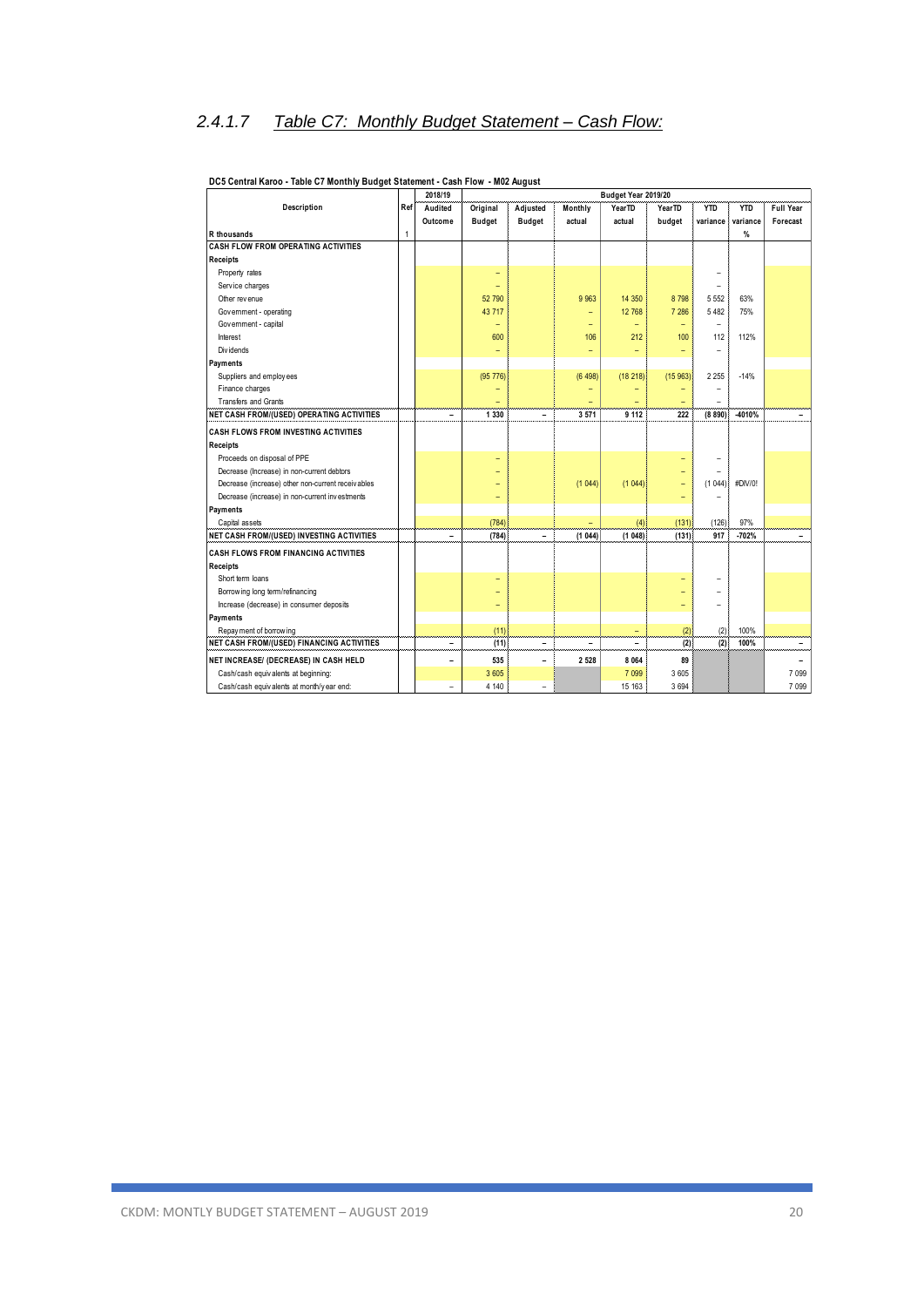### **3. PART 2 – SUPPORTING DOCUMENTATION**

#### *3.1 SECTION 5 – DEBTORS ANALYSIS:*

#### *3.1.1 Supporting Table SC3:*

| DC5 Central Karoo - Supporting Table SC3 Monthly Budget Statement - aged debtors - M02 August |                   |           |                     |    |    |                |     |                                                                                  |                          |                          |                          |                                                                            |                                                          |
|-----------------------------------------------------------------------------------------------|-------------------|-----------|---------------------|----|----|----------------|-----|----------------------------------------------------------------------------------|--------------------------|--------------------------|--------------------------|----------------------------------------------------------------------------|----------------------------------------------------------|
| Description                                                                                   |                   |           | Budget Year 2019/20 |    |    |                |     |                                                                                  |                          |                          |                          |                                                                            |                                                          |
| R thousands                                                                                   | <b>NT</b><br>Code | 0-30 Days |                     |    |    |                |     | 31-60 Days   61-90 Days   91-120 Days   121-150 Dys   151-180 Dys   181 Dys-1 Yr | Over 1Yr                 | Total                    | Total<br>over 90<br>days | <b>Actual Bad</b><br><b>Debts Written</b><br>Off against<br><b>Debtors</b> | Impairment -<br>Bad Debts i.t.o<br><b>Council Policy</b> |
| Debtors Age Analysis By Income Source                                                         |                   |           |                     |    |    |                |     |                                                                                  |                          |                          |                          |                                                                            |                                                          |
| Trade and Other Receivables from Exchange Transactions - Water                                | 1200              |           |                     |    |    |                |     |                                                                                  |                          | $\overline{\phantom{a}}$ |                          |                                                                            |                                                          |
| Trade and Other Receivables from Exchange Transactions - Electricity                          | 1300              |           |                     |    |    |                |     |                                                                                  |                          | $\overline{\phantom{a}}$ | ۰                        |                                                                            |                                                          |
| Receivables from Non-exchange Transactions - Property Rates                                   | 1400              |           |                     |    |    |                |     |                                                                                  |                          | $\overline{\phantom{a}}$ | ۰                        |                                                                            |                                                          |
| Receivables from Exchange Transactions - Waste Water Management                               | 1500              |           |                     |    |    |                |     |                                                                                  |                          | $\overline{\phantom{a}}$ |                          |                                                                            |                                                          |
| Receivables from Exchange Transactions - Waste Management                                     | 1600              |           |                     |    |    |                |     |                                                                                  |                          | $\overline{\phantom{a}}$ | ۰                        |                                                                            |                                                          |
| Receivables from Exchange Transactions - Property Rental Debtors                              | 1700              |           |                     |    |    |                |     |                                                                                  |                          |                          |                          |                                                                            |                                                          |
| Interest on Arrear Debtor Accounts                                                            | 1810              |           |                     |    |    |                |     |                                                                                  |                          |                          |                          |                                                                            |                                                          |
| Recoverable unauthorised, irregular, fruitless and wasteful expenditure                       | 1820              |           |                     |    |    |                |     |                                                                                  |                          |                          | $\overline{\phantom{a}}$ |                                                                            |                                                          |
| Other                                                                                         | 1900              | 469       | 69                  | 45 | 66 |                | 589 | ۰.                                                                               | $\overline{\phantom{a}}$ | 1 2 4 1                  | 658                      |                                                                            |                                                          |
| <b>Total By Income Source</b>                                                                 | 2000              | 469       | 69                  | 45 | 66 | $\overline{3}$ | 589 | ٠                                                                                | $\overline{\phantom{a}}$ | 1 2 4 1                  | 658                      | -                                                                          |                                                          |
| 2018/19 - totals only                                                                         |                   |           |                     |    |    |                |     |                                                                                  |                          |                          | $\overline{\phantom{a}}$ |                                                                            |                                                          |
| Debtors Age Analysis By Customer Group                                                        |                   |           |                     |    |    |                |     |                                                                                  |                          |                          |                          |                                                                            |                                                          |
| Organs of State                                                                               | 2200              |           |                     |    |    |                |     |                                                                                  |                          | $\overline{\phantom{a}}$ |                          |                                                                            |                                                          |
| Commercial                                                                                    | 2300              |           |                     |    |    |                |     |                                                                                  |                          |                          |                          |                                                                            |                                                          |
| Households                                                                                    | 2400              |           |                     |    |    |                |     |                                                                                  |                          |                          | $\overline{\phantom{a}}$ |                                                                            |                                                          |
| Other                                                                                         | 2500              | 469       | 69                  | 45 | 66 | 3              | 589 | -                                                                                | $\overline{\phantom{a}}$ | 1 2 4 1                  | 658                      |                                                                            |                                                          |
| <b>Total By Customer Group</b>                                                                | 2600              | 469       | 69                  | 45 | 66 | $\mathbf{3}$   | 589 | ۰                                                                                | $\overline{\phantom{a}}$ | 1 2 4 1                  | 658                      | -                                                                          | $\overline{\phantom{a}}$                                 |

Table SC3 is the only debtors report required by the MBRR.

#### *3.1.2 Supporting Table SC4:*

| DC5 Central Karoo - Supporting Table SC4 Monthly Budget Statement - aged creditors - M02 August |  |  |  |  |
|-------------------------------------------------------------------------------------------------|--|--|--|--|
|-------------------------------------------------------------------------------------------------|--|--|--|--|

| DC5 Central Karoo - Supporting Table SC4 Monthly Budget Statement - aged creditors - M02 August |           |         |                     |                |          |          |          |            |                          |                          |                  |  |  |  |  |
|-------------------------------------------------------------------------------------------------|-----------|---------|---------------------|----------------|----------|----------|----------|------------|--------------------------|--------------------------|------------------|--|--|--|--|
| Description                                                                                     | <b>NT</b> |         | Budget Year 2019/20 |                |          |          |          |            |                          |                          |                  |  |  |  |  |
|                                                                                                 | Code      | 0 -     | $31 -$              | $61 -$         | $91 -$   | $121 -$  | $151 -$  | 181 Days - | Over 1                   | Total                    | totals for chart |  |  |  |  |
| R thousands                                                                                     |           | 30 Days | 60 Days             | 90 Days        | 120 Days | 150 Days | 180 Days | 1 Year     | Year                     |                          | (same period)    |  |  |  |  |
| <b>Creditors Age Analysis By Customer Type</b>                                                  |           |         |                     |                |          |          |          |            |                          |                          |                  |  |  |  |  |
| <b>Bulk Electricity</b>                                                                         | 0100      |         |                     |                |          |          |          |            |                          | $\overline{\phantom{0}}$ |                  |  |  |  |  |
| <b>Bulk Water</b>                                                                               | 0200      |         |                     |                |          |          |          |            |                          | -                        |                  |  |  |  |  |
| <b>PAYE</b> deductions                                                                          | 0300      |         |                     |                |          |          |          |            |                          | -                        |                  |  |  |  |  |
| VAT (output less input)                                                                         | 0400      |         |                     |                |          |          |          |            |                          |                          |                  |  |  |  |  |
| Pensions / Retirement deductions                                                                | 0500      |         |                     |                |          |          |          |            |                          |                          |                  |  |  |  |  |
| Loan repay ments                                                                                | 0600      |         |                     |                |          |          |          |            |                          | -                        |                  |  |  |  |  |
| <b>Trade Creditors</b>                                                                          | 0700      | 623     | 1 1 0 1             | $\overline{2}$ | $-$      | 701      | $-$      |            |                          | 2 4 2 7                  |                  |  |  |  |  |
| <b>Auditor General</b>                                                                          | 0800      | 399     | 8                   | 8              | 8        | 15       | 888      |            |                          | 1 3 2 6                  |                  |  |  |  |  |
| Other                                                                                           | 0900      |         |                     |                |          |          |          |            |                          |                          |                  |  |  |  |  |
| <b>Total By Customer Type</b>                                                                   | 1000      | 1022    | 1 109               | 9              |          | 715      | 888      |            | $\overline{\phantom{0}}$ | 3753                     |                  |  |  |  |  |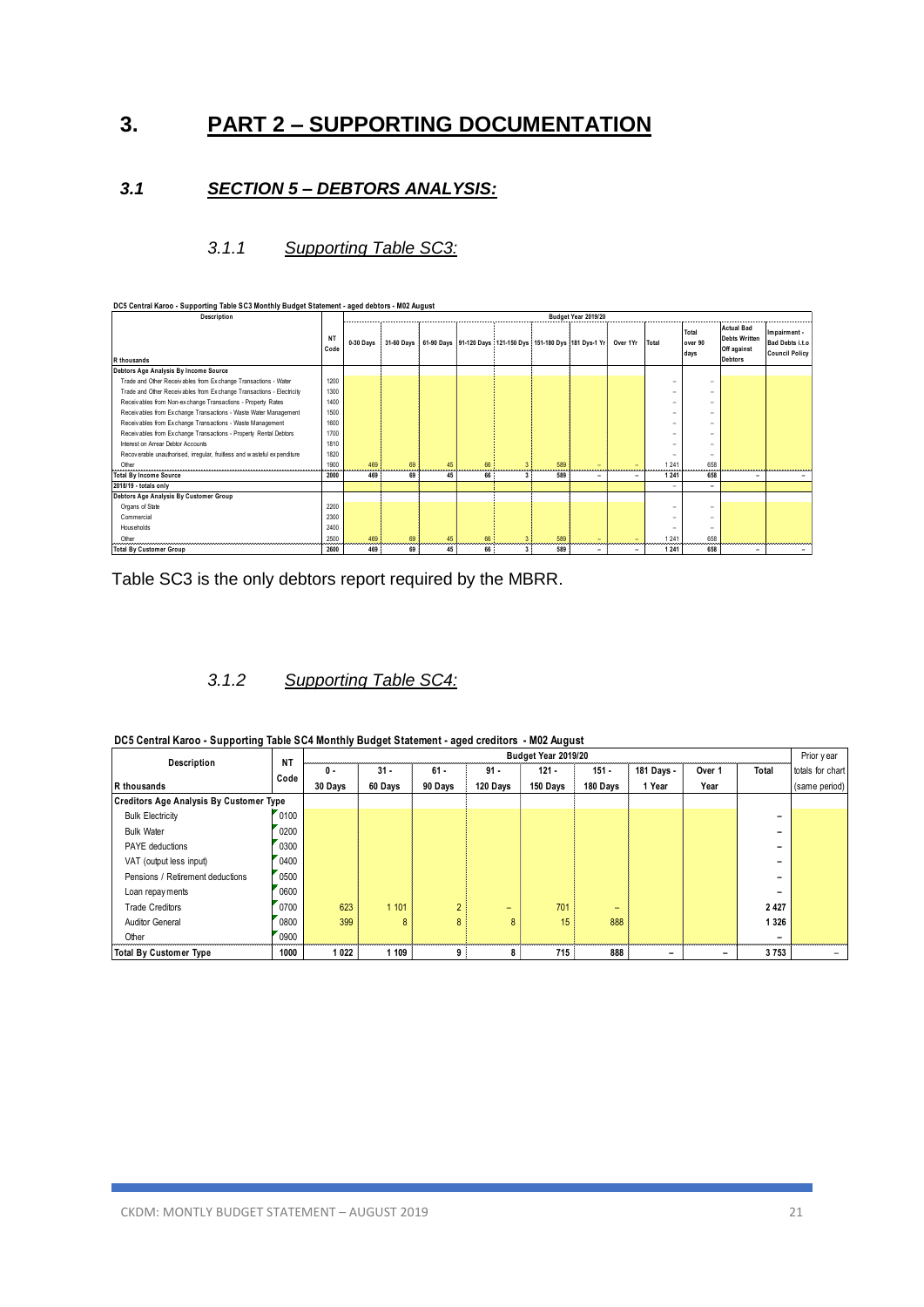*3.2 SECTION 6 – GRANT RECEIPTS:*

#### *3.2.1 Supporting Table SC6 – Grant Receipts:*

|                                                       |                | 2018/19                  | <b>Budget Year</b>       |                          |                          |                          |                          |                          |            |                          |
|-------------------------------------------------------|----------------|--------------------------|--------------------------|--------------------------|--------------------------|--------------------------|--------------------------|--------------------------|------------|--------------------------|
| <b>Description</b>                                    | Ref            | Audited                  | Original                 | Adjusted                 | Monthly                  | YearTD                   | YearTD                   | <b>YTD</b>               | <b>YTD</b> | Full Year                |
|                                                       |                | Outcome                  | <b>Budget</b>            | <b>Budget</b>            | actual                   | actual                   | budget                   | variance                 | variance   | Forecast                 |
| R thousands                                           |                |                          |                          |                          |                          |                          |                          |                          | %          |                          |
| <b>RECEIPTS:</b>                                      | 1,2            |                          |                          |                          |                          |                          |                          |                          |            |                          |
| <b>Operating Transfers and Grants</b>                 |                |                          |                          |                          |                          |                          |                          |                          |            |                          |
| <b>National Government:</b>                           |                | $\overline{\phantom{a}}$ | 34 908                   | $\overline{\phantom{a}}$ | 2 7 3 4                  | 15 502                   | 5818                     | 8748                     | 150,4%     |                          |
| Local Gov ernment Equitable Share                     |                |                          | 30 642                   |                          |                          | 12 768                   | 5 107                    | 7661                     | 150,0%     |                          |
| <b>FMG</b> - Internship Training                      |                |                          | 1 0 0 0                  |                          | 1 0 0 0                  | 1 000                    | 167                      |                          |            |                          |
| EPWP Incentive                                        |                |                          | 1 2 3 1                  |                          | 308                      | 308                      | 205                      |                          |            |                          |
| Rural Asset Management Grant                          |                |                          | 2035                     |                          | 1 4 2 6                  | 1 4 2 6                  | 339                      | 1 0 8 7                  | 320,4%     |                          |
| <b>Provincial Government:</b>                         |                | $\overline{a}$           | 1759                     | $\overline{a}$           | $\overline{a}$           | $\overline{a}$           | 293                      | (183)                    | $-62,5%$   | $\overline{a}$           |
| WK FMG KAPASITEIT AFS                                 |                |                          |                          |                          | ۳                        | $\overline{\phantom{0}}$ | $\overline{\phantom{a}}$ |                          |            |                          |
| <b>Disaster Management</b>                            |                |                          | $\equiv$                 |                          | ۰                        | Ξ                        | $\equiv$                 |                          |            |                          |
| <b>WP Financial Management Support Grant</b>          |                |                          | 280                      |                          |                          | ۳                        | 47                       |                          |            |                          |
| <b>WC - FMG CAPACITY</b>                              |                |                          | 379                      |                          | ۳                        | $\overline{\phantom{0}}$ | 63                       |                          |            |                          |
| <b>WK FMG ERM SYSTEM</b>                              |                |                          |                          |                          |                          | $\overline{\phantom{0}}$ |                          |                          |            |                          |
| WK FMG PDO COMPLIANCE                                 |                |                          |                          |                          |                          |                          |                          |                          |            |                          |
| WK FMG ERM SYSTEM ROLL-FORWARD                        |                |                          |                          |                          |                          |                          |                          |                          |            |                          |
| WK FMG CAPACITY AUDIT ASSISTANCE                      |                |                          |                          |                          |                          |                          | L,                       |                          |            |                          |
| WK FMG CAPACITY IA SYSTEM                             |                |                          |                          |                          |                          |                          | ۳                        |                          |            |                          |
| <b>WOSA</b>                                           |                |                          | 1 100                    |                          |                          | ÷,                       | 183                      | (183)                    | $-100,0%$  |                          |
| LG GEGRADUEERDE INTERNSKAP                            | $\overline{4}$ |                          | $\overline{\phantom{0}}$ |                          | ۰                        | ÷                        | $\overline{\phantom{0}}$ | $\overline{\phantom{a}}$ |            |                          |
|                                                       |                | $\overline{\phantom{a}}$ | $\overline{\phantom{a}}$ | $\overline{a}$           | $\overline{a}$           | $\overline{a}$           | $\overline{a}$           | $\overline{a}$           |            | $\overline{\phantom{a}}$ |
| <b>District Municipality:</b><br>[insert description] |                |                          |                          |                          |                          |                          |                          | $\overline{a}$           |            |                          |
|                                                       |                |                          |                          |                          |                          |                          |                          | ÷                        |            |                          |
| Other grant providers:                                |                | $\overline{\phantom{0}}$ | 7 190                    | $\overline{a}$           | $\overline{\phantom{0}}$ | 439                      | 1 1 9 8                  | (759)                    | $-63,3%$   | $\overline{\phantom{0}}$ |
| <b>CHIETA</b>                                         |                |                          | 1 300                    |                          | ۳                        | 439                      | 217                      | 223                      | 102,8%     |                          |
| <b>LGSETA</b>                                         |                |                          | 2850                     |                          | ٠                        | ۳                        | 475                      |                          |            |                          |
| <b>LGSETA MANDATORY GRANT</b>                         |                |                          | 40                       |                          |                          |                          | $\overline{7}$           |                          |            |                          |
| Audit fee                                             |                |                          | 3 0 0 0                  |                          |                          | ÷                        | 500                      |                          |            |                          |
|                                                       |                |                          |                          |                          |                          |                          |                          |                          |            |                          |
| <b>Total Operating Transfers and Grants</b>           | $5\,$          | $\overline{\phantom{0}}$ | 43 857                   | $\overline{\phantom{a}}$ | 2 7 3 4                  | 15 941                   | 7 3 1 0                  | 7806                     | 106,8%     | $\overline{a}$           |
| <b>Capital Transfers and Grants</b>                   |                |                          |                          |                          |                          |                          |                          |                          |            |                          |
| <b>National Government:</b>                           |                |                          |                          |                          |                          | $\overline{\phantom{a}}$ |                          |                          |            |                          |
|                                                       |                |                          |                          |                          |                          |                          |                          | $\overline{a}$           |            |                          |
|                                                       |                |                          |                          |                          |                          |                          |                          | $\overline{a}$           |            |                          |
| Other capital transfers [insert description]          |                |                          |                          |                          |                          |                          |                          | $\overline{a}$           |            |                          |
| <b>Provincial Government:</b>                         |                | $\overline{\phantom{a}}$ | $\overline{\phantom{0}}$ | $\overline{\phantom{a}}$ | $\overline{a}$           | $\overline{\phantom{0}}$ | $\overline{a}$           | $\overline{a}$           |            | $\overline{\phantom{a}}$ |
| Fire department capacity building                     |                |                          |                          |                          |                          | -                        |                          | $\overline{a}$           |            |                          |
|                                                       |                |                          |                          |                          |                          |                          |                          |                          |            |                          |
|                                                       |                |                          |                          |                          |                          |                          |                          | $\overline{a}$           |            |                          |
| <b>District Municipality:</b>                         |                | $\overline{\phantom{a}}$ | $\overline{\phantom{a}}$ | $\overline{\phantom{a}}$ | $\overline{a}$           | $\overline{\phantom{0}}$ | $\overline{\phantom{0}}$ | $\overline{a}$           |            | $\overline{\phantom{a}}$ |
| [insert description]                                  |                |                          |                          |                          |                          |                          |                          | $\overline{a}$           |            |                          |
|                                                       |                |                          |                          |                          |                          |                          |                          | $\overline{a}$           |            |                          |
| Other grant providers:                                |                | $\overline{\phantom{a}}$ | $\overline{a}$           | $\overline{\phantom{a}}$ | $\overline{a}$           | $\overline{\phantom{0}}$ | ۰                        | $\overline{a}$           |            | $\overline{\phantom{a}}$ |
| [insert description]                                  |                |                          |                          |                          |                          |                          |                          | $\overline{a}$           |            |                          |
|                                                       |                |                          |                          |                          |                          |                          |                          |                          |            |                          |
|                                                       |                |                          |                          |                          |                          |                          |                          |                          |            |                          |
| <b>Total Capital Transfers and Grants</b>             | 5              | $\overline{a}$           | $\overline{a}$           | $\overline{a}$           | L,                       | $\overline{a}$           |                          | $\overline{a}$           |            | ۰                        |
| TOTAL RECEIPTS OF TRANSFERS & GRANTS                  | 5              | -                        | 43 857                   | $\overline{\phantom{0}}$ | 2 7 3 4                  | 15 941                   | 7 3 1 0                  | 7806                     | 106,8%     |                          |

**DC5 Central Karoo - Supporting Table SC6 Monthly Budget Statement - transfers and grant receipts - M02 August**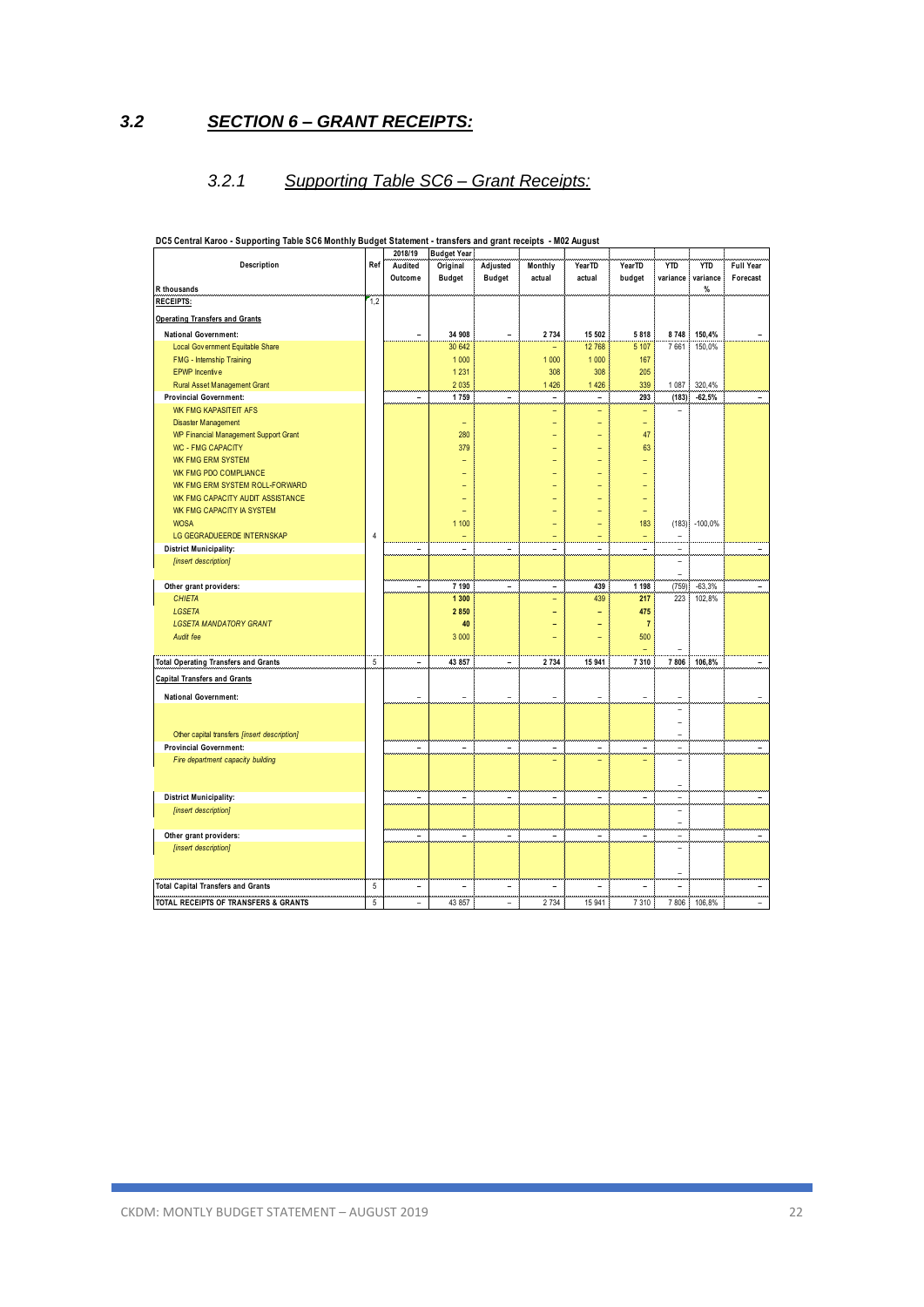### *3.2.2 Supporting Table SC7(1) – Grant Expenditure:*

|                                                      |     | 2018/19                      | Budget Year 2019/20      |                              |                          |                          |                          |                          |                       |                          |  |
|------------------------------------------------------|-----|------------------------------|--------------------------|------------------------------|--------------------------|--------------------------|--------------------------|--------------------------|-----------------------|--------------------------|--|
| Description                                          | Ref | Audited                      | Original                 | Adjusted                     | Monthly                  | YearTD                   | YearTD                   | <b>YTD</b>               | <b>YTD</b>            | <b>Full Year</b>         |  |
|                                                      |     | Outcome                      | <b>Budget</b>            | <b>Budget</b>                | actual                   | actual                   | budget                   | variance                 | variance              | Forecast                 |  |
| R thousands                                          |     |                              |                          |                              |                          |                          |                          |                          | %                     |                          |  |
| <b>EXPENDITURE</b>                                   |     |                              |                          |                              |                          |                          |                          |                          |                       |                          |  |
| Operating expenditure of Transfers and Grants        |     |                              |                          |                              |                          |                          |                          |                          |                       |                          |  |
| <b>National Government:</b>                          |     | $\overline{\phantom{a}}$     | 34 908                   | $\overline{\phantom{a}}$     | 2 9 0 8                  | 5 4 9 8                  | 5818                     | (320)                    | $-5,5%$               | $\overline{\phantom{a}}$ |  |
| Local Gov ernment Equitable Share                    |     |                              | 30 642                   |                              | 2 5 5 4                  | 5 107                    | 5 107                    | $\overline{a}$           |                       |                          |  |
| FMG - Internship Training                            |     |                              | 1 000                    |                              | 232                      | 260                      | 167                      | 94                       | 56,2%                 |                          |  |
| EPWP Incentive                                       |     |                              | 1 2 3 1                  |                              | 123                      | 130                      | 205                      | (75)                     | $-36,5%$              |                          |  |
| Rural Asset Management Grant                         |     |                              | 2 0 3 5                  |                              |                          | $\overline{\phantom{0}}$ | 339                      | (339)                    | $-100,0%$             |                          |  |
| <b>Provincial Government:</b>                        |     | $\qquad \qquad \blacksquare$ | 1759                     | $\qquad \qquad \blacksquare$ | 69                       | 115                      | 293                      | $\overline{\phantom{0}}$ |                       | $\overline{\phantom{0}}$ |  |
| WK FMG KAPASITEIT AFS                                |     |                              |                          |                              | ۳                        | $\qquad \qquad -$        | $\qquad \qquad -$        | $\overline{a}$           |                       |                          |  |
| Disaster Management                                  |     |                              | $\overline{\phantom{0}}$ |                              | ÷                        | $\overline{\phantom{a}}$ | $\equiv$                 | $\overline{\phantom{0}}$ |                       |                          |  |
| WP Financial Management Support Grant                |     |                              | 280                      |                              |                          | ÷                        | 47                       |                          |                       |                          |  |
| WC - FMG CAPACITY                                    |     |                              | 379                      |                              | 52                       | 99                       | 63                       |                          |                       |                          |  |
| WK FMG ERM SYSTEM                                    |     |                              |                          |                              | ۳                        | $\overline{\phantom{0}}$ | ۳                        |                          |                       |                          |  |
| WK FMG PDO COMPLIANCE                                |     |                              |                          |                              |                          | ÷                        |                          |                          |                       |                          |  |
| WK FMG ERM SYSTEM ROLL-FORWARD                       |     |                              |                          |                              |                          | L,                       |                          |                          |                       |                          |  |
| WK FMG CAPACITY AUDIT ASSISTANCE                     |     |                              |                          |                              |                          | $\overline{\phantom{0}}$ | -                        |                          |                       |                          |  |
| WK FMG CAPACITY IA SYSTEM                            |     |                              |                          |                              | ۰                        | $\overline{\phantom{0}}$ | ۰                        |                          |                       |                          |  |
| <b>WOSA</b>                                          |     |                              | 1 100                    |                              | 17                       | 17                       | 183                      |                          |                       |                          |  |
| LG GEGRADUEERDE INTERNSKAP                           |     |                              |                          |                              |                          | $\overline{a}$           | $\overline{\phantom{a}}$ | $\overline{a}$           |                       |                          |  |
| <b>District Municipality:</b>                        |     | $\overline{\phantom{a}}$     | $\overline{a}$           | $\overline{a}$               | L,                       |                          |                          | $\overline{a}$           |                       | $\overline{\phantom{0}}$ |  |
|                                                      |     |                              |                          |                              |                          |                          |                          | $\overline{\phantom{0}}$ |                       |                          |  |
|                                                      |     |                              |                          |                              |                          |                          |                          |                          |                       |                          |  |
| [insert description]                                 |     | $\overline{\phantom{a}}$     |                          | $\overline{\phantom{0}}$     |                          |                          | 1 1 9 8                  |                          |                       | $\overline{a}$           |  |
| Other grant providers:<br><b>CHIETA</b>              |     |                              | 7 190<br>1 300           |                              | $\overline{\phantom{a}}$ | 13<br>$\qquad \qquad -$  | 217                      | (1186)<br>(217)          | $-98,9%$<br>$-100,0%$ |                          |  |
| LGSETA                                               |     |                              | 2 8 5 0                  |                              | ٠                        |                          | 475                      |                          |                       |                          |  |
| <b>LGSETA MANDATORY GRANT</b>                        |     |                              | 40                       |                              | ٠                        | $\qquad \qquad -$        | $\overline{7}$           |                          |                       |                          |  |
| Audit fee                                            |     |                              | 3 000                    |                              | ٠                        | 13                       | 500                      |                          | $-100,0%$             |                          |  |
|                                                      |     | $\overline{\phantom{a}}$     | 43 857                   | $\overline{\phantom{a}}$     | 2977                     | 5 6 26                   |                          | (500)                    |                       | $\overline{\phantom{a}}$ |  |
| Total operating expenditure of Transfers and Grants: |     |                              |                          |                              |                          |                          | 7 3 1 0                  | (1506)                   | $-20,6%$              |                          |  |
| <b>Capital expenditure of Transfers and Grants</b>   |     |                              |                          |                              |                          |                          |                          |                          |                       |                          |  |
| <b>National Government:</b>                          |     | $\overline{a}$               | $\overline{a}$           | $\overline{a}$               | $\overline{a}$           | $\overline{a}$           | L,                       | $\overline{a}$           |                       | $\overline{\phantom{a}}$ |  |
|                                                      |     |                              |                          |                              |                          |                          |                          | $\overline{\phantom{0}}$ |                       |                          |  |
| Other capital transfers [insert description]         |     |                              |                          |                              |                          |                          |                          | $\overline{a}$           |                       |                          |  |
| <b>Provincial Government:</b>                        |     | $\overline{\phantom{a}}$     | ÷,                       | $\overline{\phantom{0}}$     | $\overline{\phantom{a}}$ | $\overline{a}$           | ÷,                       | $\overline{a}$           |                       | $\overline{a}$           |  |
| Fire department capacity building                    |     |                              |                          |                              | ۰                        | $\overline{\phantom{a}}$ |                          | L,                       |                       |                          |  |
|                                                      |     |                              |                          |                              |                          |                          |                          | $\overline{\phantom{a}}$ |                       |                          |  |
| <b>District Municipality:</b>                        |     | $\overline{\phantom{0}}$     |                          | $\overline{a}$               | ۰                        | $\overline{a}$           | ٠                        | $\overline{a}$           |                       | $\overline{\phantom{0}}$ |  |
|                                                      |     |                              |                          |                              |                          |                          |                          | $\overline{\phantom{0}}$ |                       |                          |  |
|                                                      |     |                              |                          |                              |                          |                          |                          | $\overline{\phantom{0}}$ |                       |                          |  |
| Other grant providers:                               |     | $\overline{\phantom{a}}$     | $\overline{\phantom{a}}$ | $\overline{\phantom{a}}$     | $\overline{\phantom{a}}$ | $\overline{\phantom{a}}$ | $\overline{\phantom{a}}$ | $\overline{\phantom{a}}$ |                       | $\overline{\phantom{0}}$ |  |
|                                                      |     |                              |                          |                              |                          |                          |                          | $\overline{a}$           |                       |                          |  |
|                                                      |     |                              |                          |                              |                          |                          |                          | $\overline{a}$           |                       |                          |  |
| Total capital expenditure of Transfers and Grants    |     | $\overline{\phantom{0}}$     | $\overline{\phantom{a}}$ | $\overline{\phantom{a}}$     | $\overline{\phantom{0}}$ | $\overline{\phantom{a}}$ | ٠                        | $\overline{\phantom{0}}$ |                       | $\overline{\phantom{a}}$ |  |
| TOTAL EXPENDITURE OF TRANSFERS AND GRANTS            |     | $\overline{a}$               | 43 857                   | $\overline{a}$               | 2977                     | 5 6 26                   | 7 3 1 0                  | (1506)                   | $-20,6%$              | $\overline{a}$           |  |

#### **DC5 Central Karoo - Supporting Table SC7(1) Monthly Budget Statement - transfers and grant expenditure - M02 August**